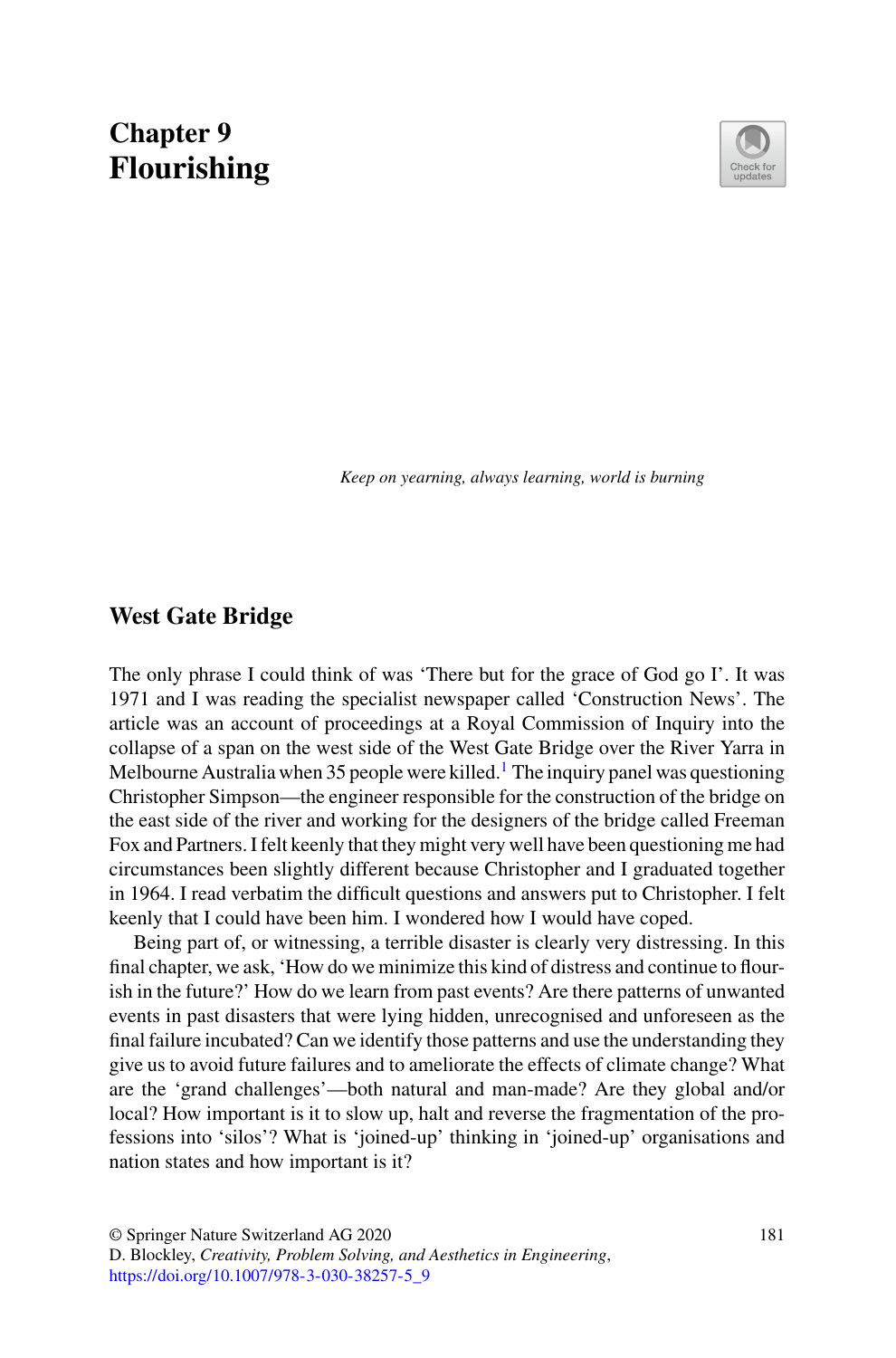Becoming a professionally qualified engineer is not easy—it requires the kind of hard work and dedication that generates self-respect. Almost all engineers I know are modestly proud of what they have achieved.When you have been part of the designing and making of a challenging project you have great satisfaction when you see the finished product. To be working on a bridge as part of it collapses is devastating and something that stays with you for the rest of your life. Recovery depends on a strength of character that goes beyond the ordinary. But personal trauma need not stand in the way of success. Psychologists Feldman and Kravetz<sup>[2](#page-29-0)</sup> have noted this in people who have an accident, receive a devastating medical diagnosis, lose a loved one or live in a country where war and famine are almost routine. They identified five factors that seem to help people: hope, personal control, social support, forgiveness and spirituality. They write '*truly accepting the consequences of a trauma with realistic thinking rather than delusional positive thinking can open people up to true hope* – *something that enables setting and achieving goals that ultimately can improve one's life…*.*A realistic view of the situation* + *a strong view of one's ability to control one's destiny through one's efforts* = *grounded hope*'.

Flourishing is about achieving your potential—individually and collectively despite obstacles and setbacks. The word stems from the Latin *florere* 'to bloom, blossom, and flower'. Aristotle was the first to understand its importance. He saw that flourishing occurs when we want to do what we ought to do—take pleasure in moral action. He thought that earthly happiness is a by-product of using our individual capacities to realise our potential. In that sense what really matters is not what we believe but how we behave. Karen Armstrong<sup>3</sup> calls the religious emphasis on belief as determining action, a metaphysical mistake and an accident of history. Acting by creating imparts feelings of achievement. As we noted in Chap. 2 personal hobbies like gardening, drawing, craftwork or simply just repair jobs around the home can be very satisfying. Throughout history we have built big cathedrals, mosques, churches and temples as expressions of communal faith. Experiencing those spaces often creates feelings of high spirituality. Sports stadia like Queen Elizabeth Olympic Park in London, exhibition halls and museums like the Guggenheim Museum in Bilbao, large-scale art works such as the i360 tower in Brighton opened in 2016 (Fig. [9.1\)](#page-2-0) and the colossal Cornish Man Engine<sup>4</sup> (Fig. [9.2\)](#page-2-1) are all artistic expressions that embody the conscious use of the imagination.

Given the complex challenges we are facing in the twenty-first century, we can learn a lot about our collective future from the advice from Feldman and Kravetz and the experiences of those who live through personal trauma such as the West Gate Bridge collapse. In order to flourish together, we need to maintain hope, take collective control, support each other, live with a spirit of forgiveness that unites rather than divides us and develop a sense of spirituality that goes beyond conventional religion. The five principles of *Part, Unintended, Preparedness*, *Ingenuity* and *Learning* are key ingredients. When we truly understand ourselves as *Part* of the natural world then we have hope for a better future. When we admit our tendency for technical triumphalism—past arrogance in thinking that we are in total control of the natural world then we are ready to accept unforeseen and *Unintended* consequences and unknown unknowns. When we recognise that *Preparedness* for an uncertain future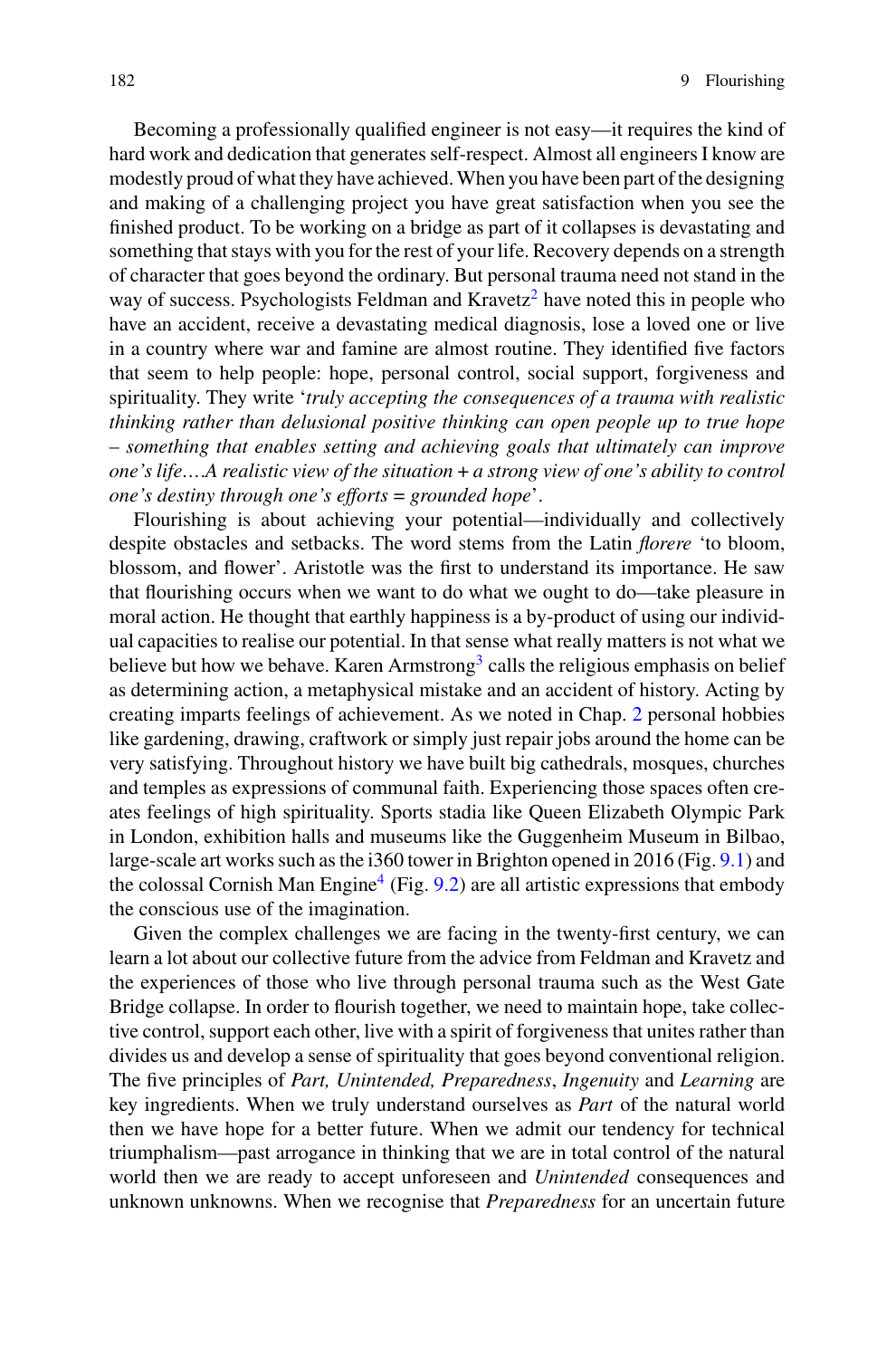

**Fig. 9.1** British Airways i360 viewing tower, Brighton, England Conceived and designed by Marks Barfield Architects and John Roberts (Jacobs Engineering Group). By permission of Brighton i360 Limited

<span id="page-2-0"></span>

**Fig. 9.2 a** Mineworkers riding the man engine at the 234 fathom (428 m) level of Dolcoath Mine, Camborne, Cornwall in 1893. John Charles Burrow (1852–1914) by permission of the Steve Colwill Collection. **b** The mechanical giant puppet built to celebrate the Cornish man engine. Image by Rod Allday CC BY-SA-2.0 via [Wikipedia Commons](https://www.geograph.org.uk/photo/5067913)

<span id="page-2-1"></span>is by developing communities that integrate rather than divide us with a sense of overall common purpose. When we accept that the golden rule of *all* religions is 'Don't do to others that you would not have them do to you' then we have a key to spirituality. Again, this rule emphasises that the way we act leads to the way we believe rather than, as most religions now teach, belief determines how we should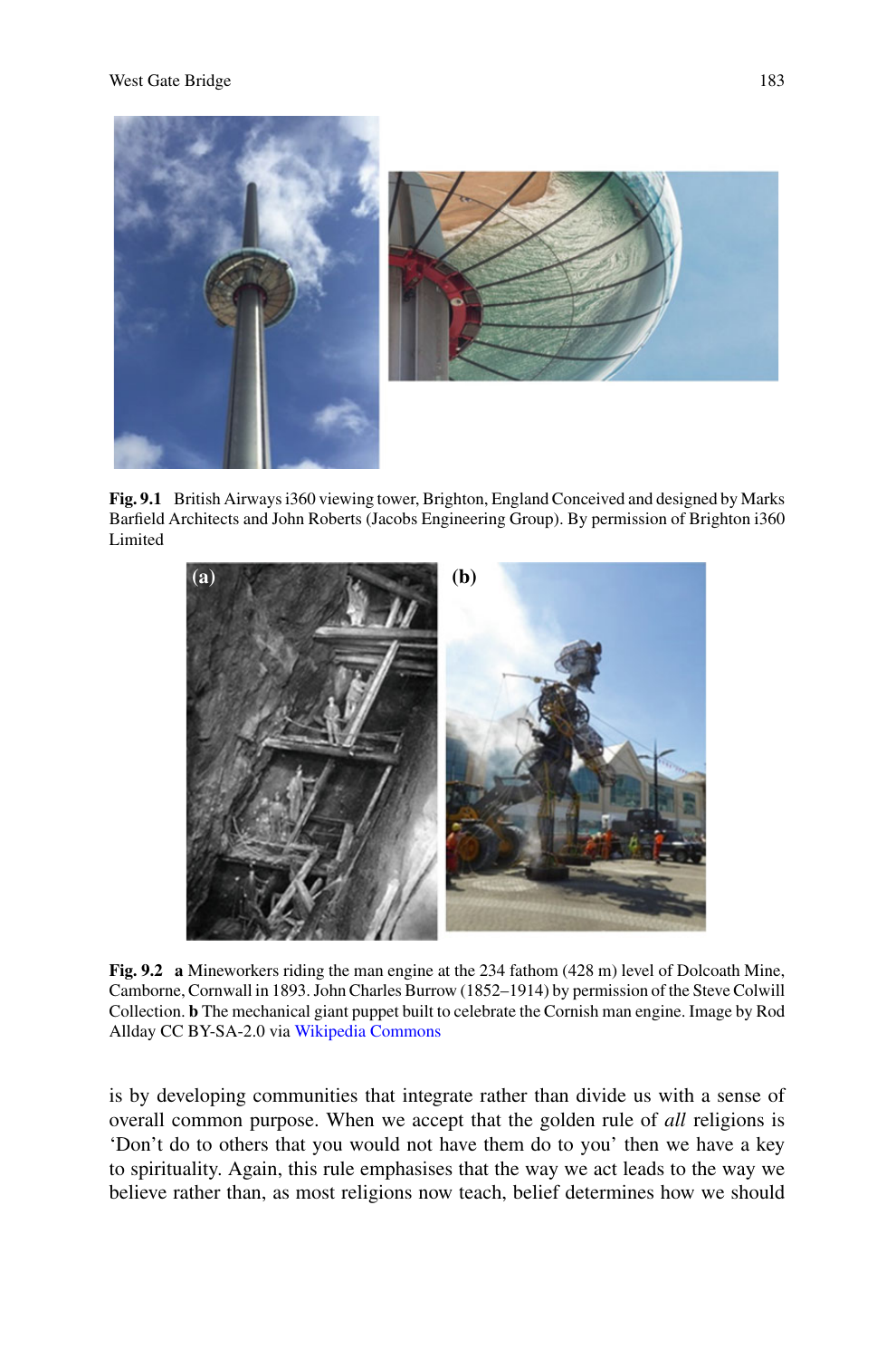Christopher's story started with an offer to work in the company that Sir Ralph Freeman senior had created. Freeman had been one of the most eminent engineers of his day—for example, he designed the iconic Sydney Harbour Bridge (1932) in Australia. His son, also Ralph Freeman (and also knighted for his services to engineering) joined the business after the war and was made a partner in 1947. He had pre-war experience of bridge design and construction in Africa and worked on the 3.2 km steel girder road and rail Storstrøm Bridge in Denmark. He served with distinction in the war as chief engineer to 21 Army Group and was responsible for military bridges in France, Belgium, Holland and Germany. Freeman junior took over as senior partner at Freeman Fox in 1963, a position he held until he retired in 1979. Freeman Fox and Partners were in the early 1970s without doubt the top bridge designers in the world. They were responsible for the Forth Road Bridge, the Severn and Wye Bridges, the Erskine Bridge and both Bosphorus Bridges in Turkey. Freeman's other most notable partners were Sir Gilbert Roberts, Oleg Kerensky and Bill Brown. Roberts and Brown were responsible for the design of the West Gate Bridge. They had previously developed new design concepts including suspension and cable-stayed bridge decks with a stable aero-foil-shaped cross section, box girders with stiffened steel decks, new methods for spinning of cable wires and a new cable configuration.

As soon as he started work, Christopher began to gain some very valuable experience of bridge design and construction—including a two-year spell in Germany. He was then seconded in 1970 to the contractor Fairfield-Mabey working in Scotland on the Erskine Bridge, and responsible for the construction of the south side. One day he had an urgent phone call asking him to go straightaway to Australia to work on the West Gate Bridge in Melbourne. A new contractor, John Holland Pty, had been appointed by the Bridge Authority. Although the company had a high reputation, it had no experience of the construction of long-span steel bridges. The contractual position had become unclear with no definition of responsibilities of the respective parties. Christopher was given the responsibility for the construction of the bridge on the east side of the river.

In Melbourne, life was challenging due to demands of the job as well as settling down in a new country. But people were very friendly and helpful, and Christopher built good relations with the contractor—for example, he played squash regularly with Bill Tracey who worked for John Holland. Unfortunately, Bill was one of the 40 people killed. The other engineers who lost their lives and had worked closely with Christopher were Jack Hindshaw and Peter Crossley. Jack was the Resident Engineer. His role was to represent the designer on site—on behalf of the client and to make sure that the contractor carried out the work as required. Jack had only been in Australia for a relatively short time after replacing the previous resident engineer. Christopher recalls that Jack was small in stature but very likeable with a strong Lancastrian accent. Christopher had worked in the London Office with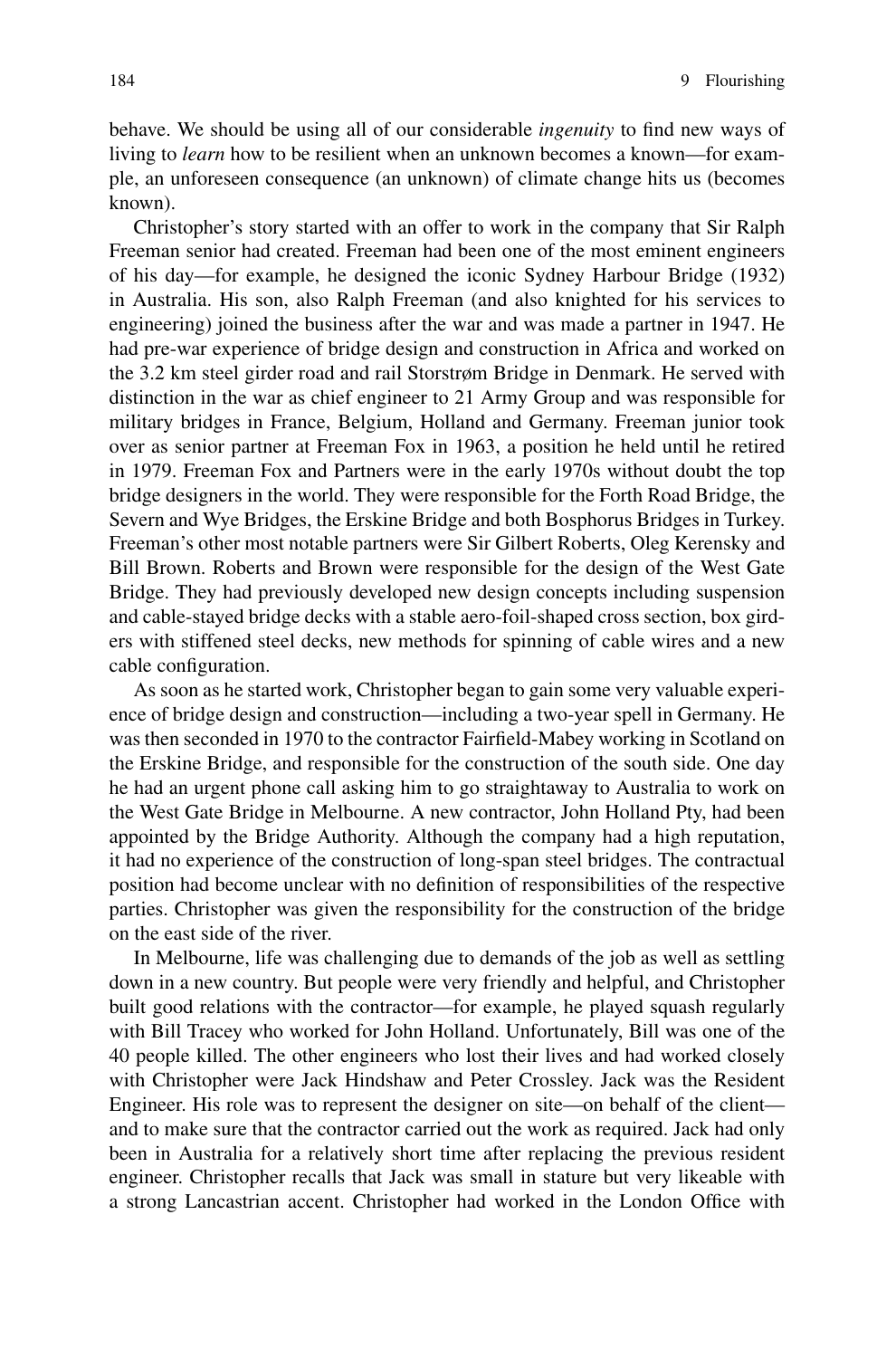Peter Crossley. Peter was Deputy Resident Engineer and an exceptionally intelligent engineer with a degree from Cambridge University and a very successful career ahead of him.

The building of the bridge had not been easy with political, industrial and engineering problems. The original contractor was called World Services and Construction Pty Ltd. They had many difficulties with the trades union and eventually the company was dismissed from the contract by the Bridge Authority. As well as the problems at West Gate, Freeman Fox also had to cope with the collapse of their Milford Haven Bridge in Pembroke in Wales in 1970. That bridge differed from West Gate in that it was an all steel structure and was being erected by cantilevering out from a pier. Lengths of the full cross section of the box were welded on the end of a growing cantilever until the total length reached and rested on the next pier. The collapse occurred just as they were near to the next pier. At that point, the cantilever was at its longest and hence most vulnerable stage. The forces in the bridge at the root of the cantilever were at their maximum. As a direct consequence, a steel diaphragm at the pier buckled, the bridge effectively broke its back, the end of the cantilever fell to the ground and the span ended up broken and leaning at a sharp angle on the first pier.

At West Gate, all of the long approach spans were constructed in concrete. The main span over the river and the two spans each side of the river were designed as a composite structure—a steel box girder topped by a concrete deck. This was quite unusual at the time for a bridge of this size but was used because of political pressure to have as much local content as possible. The problem was that the Australian steel mills could not produce enough steel of the required quality for a full steel design. Also, there had been problems with cracking in the steel beams of a bridge built earlier in Melbourne. Long-span bridges have to be made as light as possible because the effect of its own weight is large when compared to the effects of the traffic. The result was that the erection of the bridge was challenging. The method of erection of the first of the steel spans was quite different from that used at Milford Haven. Two full span lengths of half boxes were assembled on the ground directly alongside the span. So, if you imagine the bridge in cross section, the joint between the two halves was down the centre line of the bridge. Each half section was the length of the span. After assembly, each one was jacked on towers high into the air and moved across to the final position on top of the piers at either end. The adjacent steel plates along the centre line were then to be joined together to form the full cross section. The joint was to be made by inserting a series of friction grip bolts into pre-drilled holes on both sides of the centre line. The problem was that the half sections were asymmetrical, and the abutting plates were very flexible. Consequently, the plates buckled and distorted along their length. It was difficult to get the holes in the steel plates aligned so the bolts could be inserted and tightened. The spans on the east side of the river were constructed first—to learn lessons that could be used for the west side.

On the day of the collapse, the identical steel span on the east side had already been built. Indeed, the partly erected bridge was visited by a number of dignitaries. In Fig. [9.3,](#page-5-0) Christopher is shaking hands with the Governor of Victoria Major General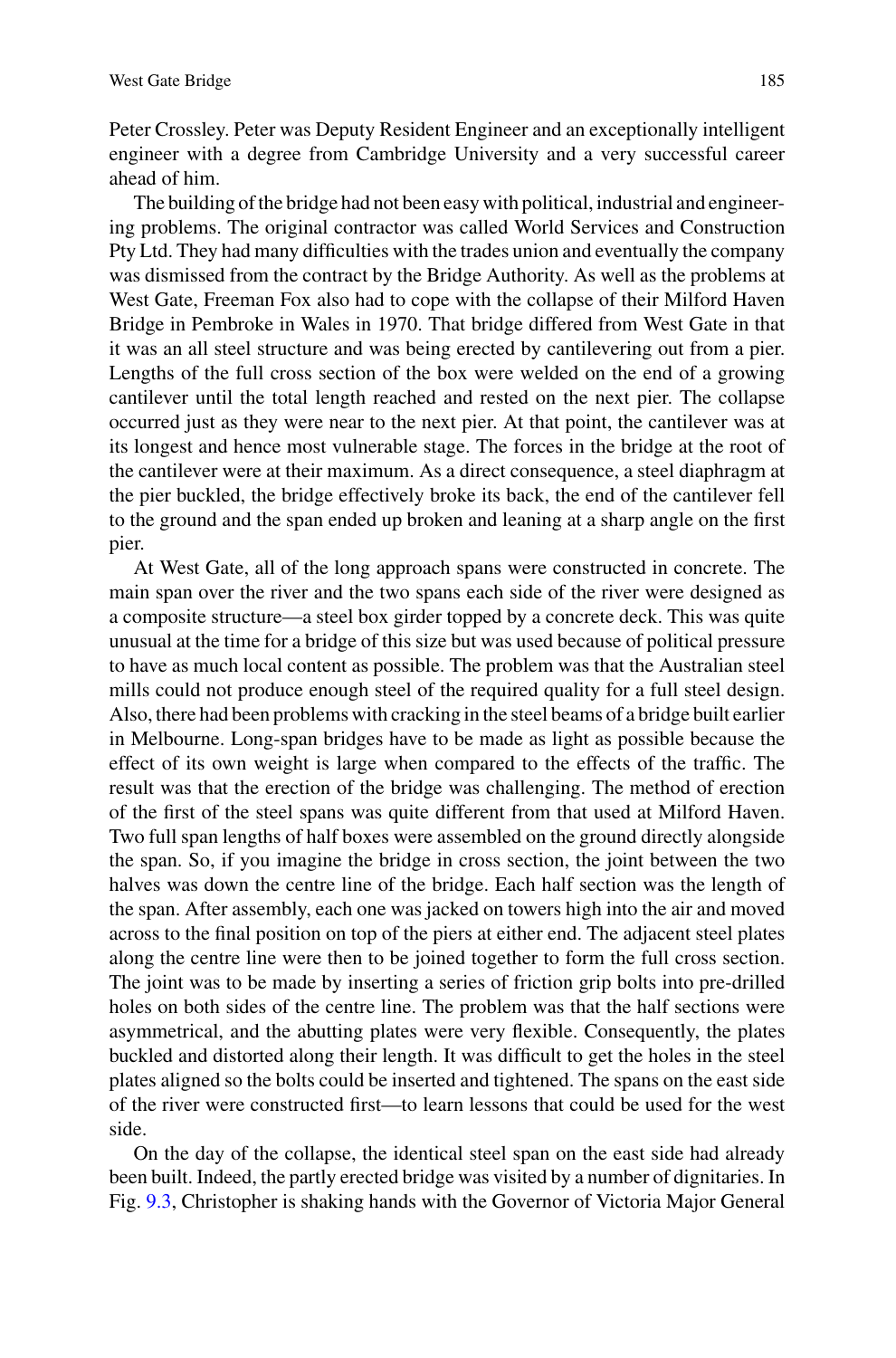<span id="page-5-0"></span>**Fig. 9.3** Meeting on West Gate Bridge. Image by Ketlar Photographic—provided by Christopher Simpson



Sir Rohan Delacombe. Christopher remembers that on the fateful day Jack and Peter came to him on the east side of the river. They had received a message that there was a problem on the west side—advice was needed but there was no indication that it was critical. Jack asked Christopher to accompany him. As they prepared to take the ferry, Christopher saw something that concerned him with the jacking operation to enable the cantilevered span to land on the next pier on his side of the river and he felt he needed to attend to it. So, he asked Jack if he could sort that out first before joining them on the west bank. Jack agreed and with Peter boarded the ferry to cross to the other side of the river. Christopher went up and on to the deck of the eastern span. A little later he was briefing some of the men when they heard a horrendous crash coming from the west bank. Christopher told me that the noise, dust and smoke is something he and the others will never forget—the western span had collapsed killing 35 men on the bridge including Jack and Peter who had only just reached the top of the deck.

The Royal Commission of Enquiry uncovered all sorts of incubating issues and the trigger event. They concluded '*There can be no doubt that the particular action which precipitated the collapse…. was the removal of a number of bolts from a transverse splice in the upper flange plating near to mid*-*span. The bolts were removed in an attempt to straighten out a buckle which had occurred in one of the eight panels which*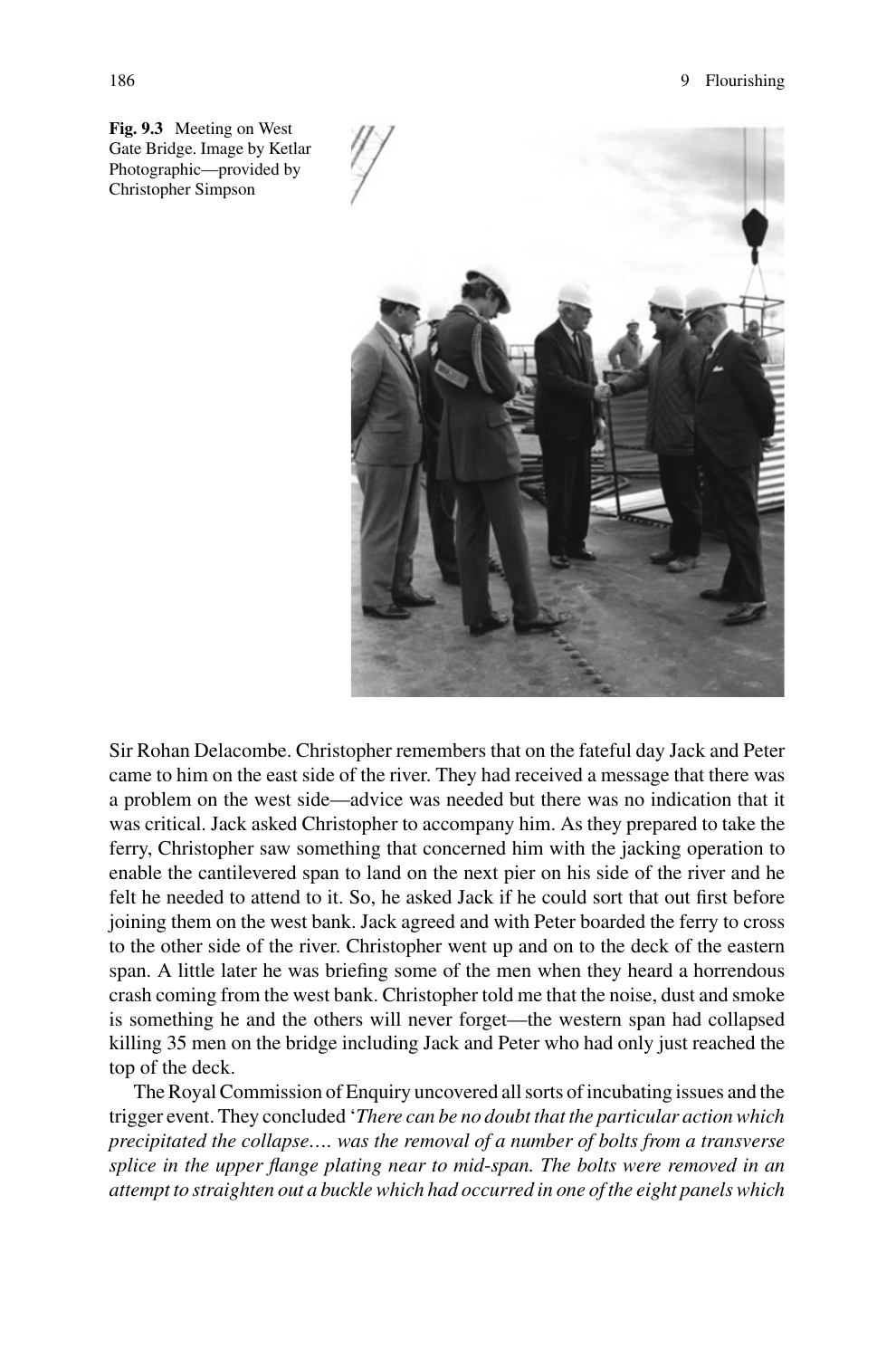*constitute the upper flange. The buckle in turn, had been caused by the application of kentledge (heavy weight) in an attempt to overcome difficulties caused by errors in camber. To attribute the failure of the bridge to this single action of removing bolts would be entirely misleading. In our opinion, the sources of the failure lie much further back; they arise from two main causes. Primarily the designers of this major bridge, FF & P (Freeman Fox and Partners) failed altogether to give a proper and careful regard to the process of structural design. They failed also to give a proper check to the safety of the erection proposals put forward by the original contractors, WSC (World Services and Construction Pty Ltd). In consequence, the margins of safety for the bridge were inadequate during erection; they would also have been inadequate in the service condition had the bridge been completed. A secondary cause leading to the disaster was the unusual method proposed by WSC for the erection…. This erection method, if it was to be successful, required more than usual care on the part of the contractor and a consequential responsibility on the consultants to ensure that such care was indeed exercised. Neither contractor, WSC nor later JHC (John Holland & Co), appears to have appreciated this need for great care, while the consultants FF & P, failed in their duty to prevent the contractor from using procedures liable to be dangerous*'.

As I later read the Commissioner's report, I began to realize that Christopher and his colleagues on site had to deal with a set of very complex technical issues—box girders were state of the art at the time. Freeman Fox were at the top of the game technically and pushing at the boundaries of what was possible. The whole episode was really about solving a hugely difficult technical problem very severely aggravated by the political and commercial pressures surrounding the project. The role of the Bridge Authority, the human and organisational factors especially in the London office of Freeman Fox, the inexperience of the contractor and the consequential difficulties on site, had not just been circumstantial to technical matters, but had been a central part of the reason for the collapse and loss of life. In the whole of my engineering education up to that moment I had never been asked to even think about human and organisational factors. I realised for the first time that engineering is not just a technical discipline. Above all, engineering is a risky activity done by people for people. As we have seen in earlier chapters when it is done well it contributes to the quality of life. But if the people involved make mistakes that are not just narrowly technical but also include poor management practice, then lives may well be lost. In retrospect, this now sounds all too obvious but at the time it began to help me make sense of all sorts of issues deriving from the narrow technical focus of my education. It also led directly to my later work with Barry Turner and his theory of 'incubating' accidents-waiting-to-happen'[.5](#page-29-0)

#### **Will This Never Happen Again?**

How often do we hear people say after some unfortunate event, 'We must ensure that this never happens again'? The feeling that someone close has suffered in vain is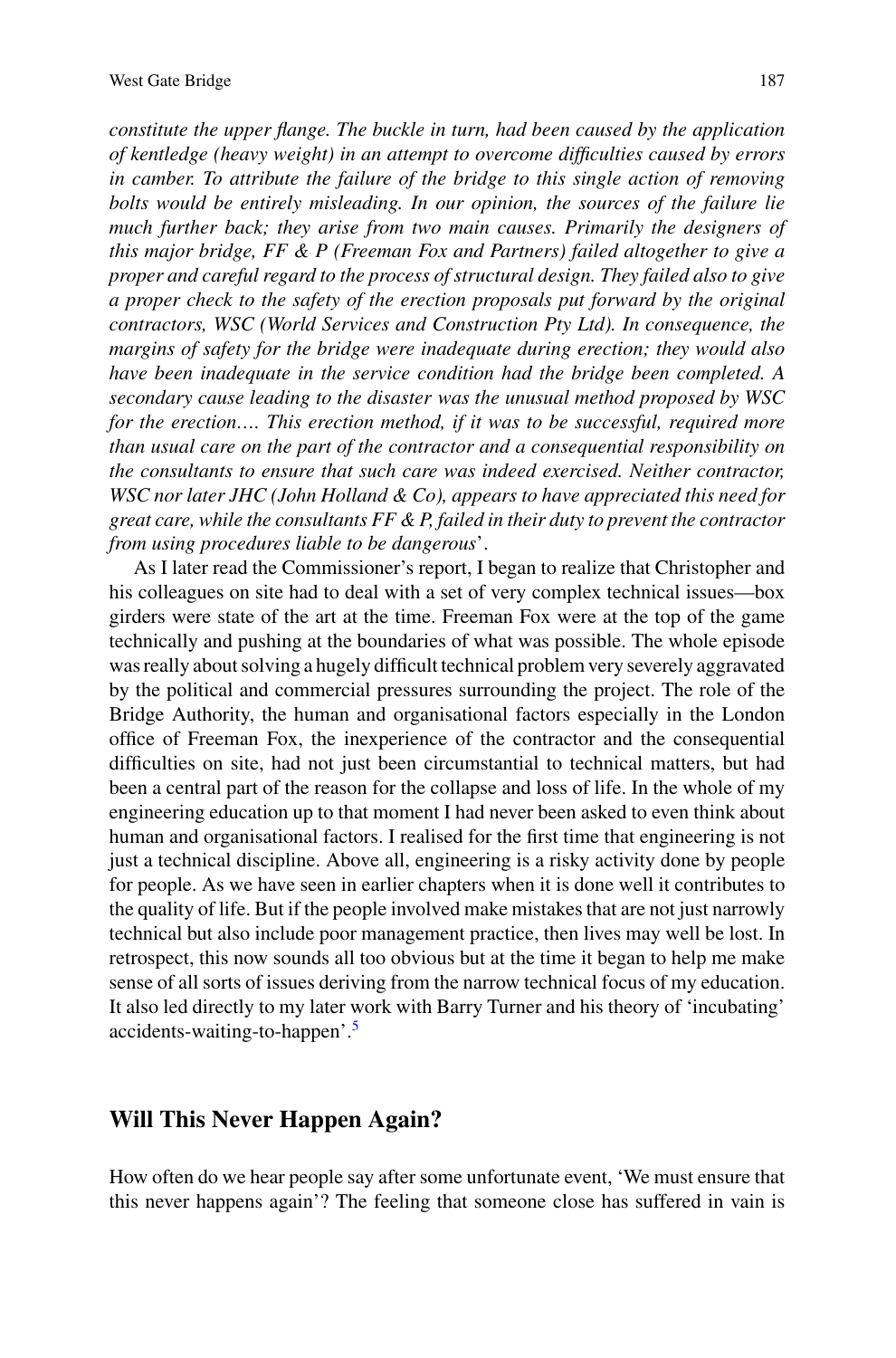very painful. We naturally want to learn the lessons. But how realistic is it to believe with absolute certainty it will never happen again. History does repeat itself—we can, and we do attempt to learn the lessons and reduce the risks down to acceptable levels—but they are never zero.We know that sloppy thinking, negligence, corruption and wrongdoing have to be rooted out. But failures incubate in many various guises and investigators may get so immersed in the details of specific events that they fail to spot the 'big picture' patterns that Barry Turner's incubating accidents model suggests. Incubation, or accident waiting to happen, as used by Turner, is an emergent property of events. Likewise, so is the actual catastrophe as the incubating preconditions are triggered by a final event. People responsible for projects need to look for signs that the pressures in Turner's balloon are growing and when necessary take action to reduce them. In other words, they have constantly to be prepared, vigilant and careful—actively looking for evidence of incubating issues and being ready to act—to spend money to save money—especially with low-chance high-consequence risks. Some of the detailed things we learn are common sense. West Gate tells us rather obviously 'Don't position site huts under the bridge you are building'. But what might be the cost-risk benefit on a future restricted site where positioning the huts somewhere else is an upfront immediate real cost? Other lessons are much less straightforward and more general. For example, being prepared to admit you don't know when that is genuinely the case risks you being seen to be incompetent. Someone else may claim to know—when perhaps the fact that they don't know only emerges later after they have gained the advantage.

People do get trapped inside their specialist groups, teams or pockets of knowledge when groups are not integrated and do not communicate well. Information or resources are not shared, and the bigger picture does not emerge—indeed sharing may threaten protection of personal information and expose vulnerabilities. Problems created by organisational silos seem to be a lesson that goes to the heart of many of the failures of the social services and criminal justice system as well as Australian bridges.<sup>6</sup> Ultimately, learning and executing these lessons is a matter of culture—learning together has to be our collective purpose. But to do that we have to bridge some quite large cultural divides as we attempt to make sense of the patterns of behaviour that both lead to success and failure.

## **Revisiting Patterns**

Patterns are at the heart of Turner's incubating accident model as they are for the modern game-changing disciplines of IT, quantum physics, complexity theory and systems engineering. Systems engineering is becoming a major new way of thinking because, at heart, it is about reversing the effects of fragmentation—its central purpose is integration. The way this can happen is by matching patterns of the physical world with the human and social worlds of the various disciplines of engineering.

The stories of previous chapters illustrate graphically how physical systems such as ploughs, bicycles, engines and heart pacemakers have successfully evolved in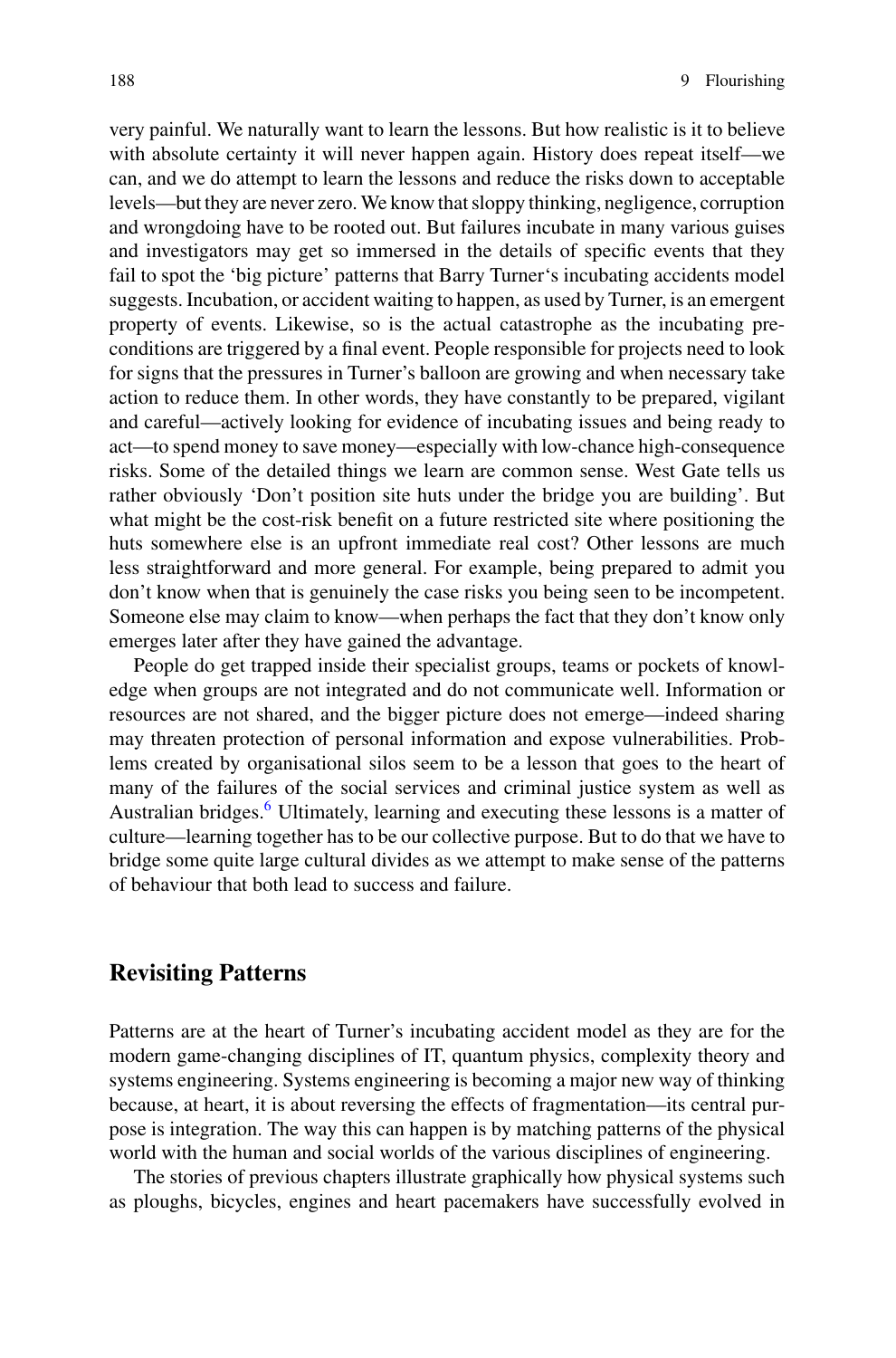complex patterns of ingenuities entirely embedded in society and culture—notwithstanding some 'dead ends' and failures too. Unfortunately, the prevailing 'western' cultural view is that the physical and the human are distinct and disjoint. The word 'hard' is still frequently used to describe physical systems and the word 'soft' for people and social systems. Hard implies objective, impersonal, value free, cold and emotionless. Soft is subjective, personal, value laden, warm and emotional. But the notion of a hard system also suggests (especially to academic engineers and scientists) well-defined, difficult, rigorous and having optimum solutions that can be found using scientific methods. The notion of a soft system denotes ill-defined, complex, lacking rigour, with no possibility of clear solutions.

In engineering, as in life, these kinds of distinctions are often sincerely held, but are also deeply unhelpful. They tend to lead to stereotypes of technological triumphalism on the one side and badinage of 'techy nerds' high on the Asperger's scale on the other.<sup>[7](#page-29-0)</sup> More seriously they have in the past encouraged a profound lack of interdisciplinary understanding, sometimes active hostility, and little active collaboration between engineering and other intellectual disciplines. The formidable challenges of the future will have interwoven hard and soft system issues. They will present us with unforeseen and presently unknowable physical and social consequences including surprises and opportunities. We are much more likely to succeed if we can collaborate across all kinds of boundaries whether professional, political, gender, ethnic or religious. Systems thinking is not just a new 'management fad', rather it is a genuine change in outlook.<sup>8</sup>

A system is a pattern of a collection of things, whether physical or human, arranged in layers of sub-systems as per the principle of *Part.* Systems are chosen and defined for a particular purpose. An important aspect of the principle of *Preparedness* is to engineer things so that the right information (*what*) gets to the right people (*who*) at the right time (*when*) for the right purpose (*why*) in the right form (*where*) and in the right way (*how*). Easy to say but very difficult to do. Some label this way of looking at things as 'joined-up-thinking' because an important purpose is to harmonise the detail of a system with the big picture and the physical with the human.

As a systems thinker, I start with three important ideas. First, I *model* my understanding of the world in levels or layers of dynamic patterns as per the principle of *Part*. We saw the importance of layered patterns for computers and the Internet in Chap. 6. Second, I see the components within the layers as parts and wholes at the same instance. Arthur Koestler<sup>[9](#page-29-0)</sup> captured this idea with the word *holon* from the Greek *holos* meaning whole and the suffix 'on' meaning a part as in proton and electron. Third I see holons as being interconnected and exchanging energy with other particular holons. In other words, holons are continuously interacting processes arranged in layers.

I find that a good way of thinking about layers of holons is this. In our own bodies groups of atoms are holons that combine to become various molecules (holons) which interact in cells (holons of skin, blood, neuron cells, etc.), groups of cells combine to become tissue (holons of skin, bone, etc.) which form organs (holons of kidney, heart, brain, etc.) and systems of organs (holons of skeletal, digestive, nervous systems, etc.) that together make us who we are—as holons. We are, in effect, a massive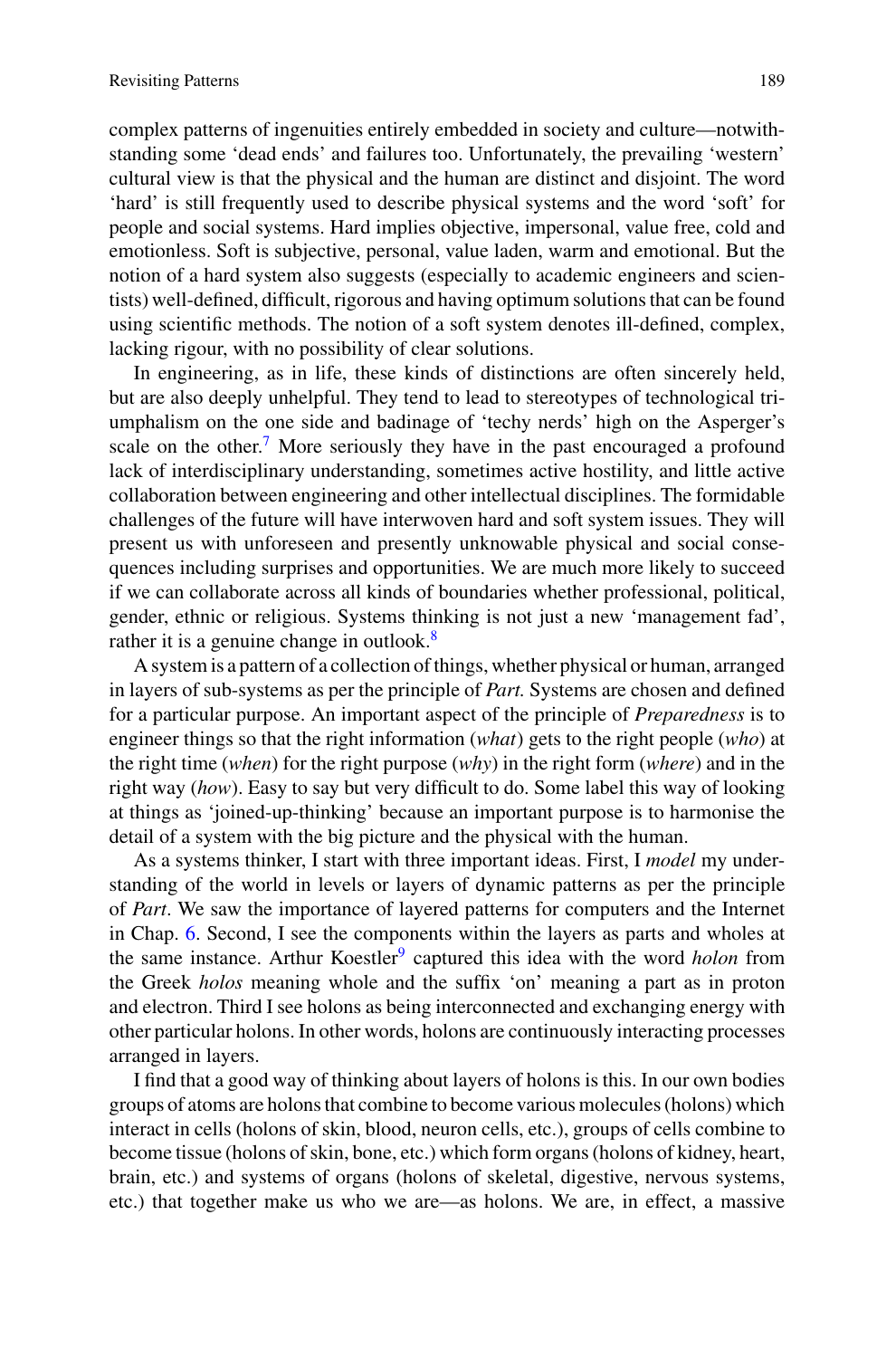collection of organised interacting atoms—interacting simpler things that lead, in successive layers, to more complex things. Unfortunately, the systems carry a bevy of uncertainties and unintended consequences from the interactions such as disease. Disease is the principle of the *unintended* in action at molecular levels although of course our molecules, cells and tissue have no intentionality—that is, ascribed by us as conscious human beings in ways we do not yet fully understand.

The layers do not stop with us as individuals of course. Each of us would not survive without being part of even higher level layers such as our family holons, and all sorts of social grouping holons from local societies to regional and national and international organisations. We see these layers of holons in everything. For example, a bridge is also made of atoms and molecules which form materials such as concrete, rock and steel (c.f. tissue) and we shape materials to form structural components like beams (c.f. organs) which interact to form parts of bridge-like foundations and superstructure (c.f. skeleton) which together make the bridge. But the bridge is part of a transport system such as highway (c.f. local society) which is essential to the life and economy of a region.

I think that the key to achieving joined-up thinking is threefold. Firstly, an organisational culture that works through active collaboration. Secondly, common consent to work with a particular model of the structure of the interactions between the holons. Thirdly, a common view of the structure of each holon based on a variant of the decision-making processes we looked at in Chap. 3.

So far, we have only covered the first two factors—collaboration and interactions between holons. The third key factor, the internal structure of the holons, can be usefully based on answers to common sets of question types required for *Preparedness*. Recall that the headings are *why, how, who, what, where* and *when*. The idea is that answers to *why* questions are the potential that drive the flow of changes in answers to questions, *who, what, where* and *when* by using methods and transformations from answers to questions *how*.

For example, asking*why* questions identifies the problem in terms of needs, wants, purposes and objectives for soft systems but voltage and acceleration for hard systems. Asking *who, what, where, when* questions identifies possible solutions and the criteria used, to select the best one, to carry flows of change. Within that grouping questions of type *who* identify the people and their capabilities for soft systems in which hard systems are embedded. Questions *what* identify the performance indicators and state variables. Questions *where* define place and context and *when* define timings for both hard and soft systems. Finally, questions *how* identify methods by which inputs (values of who, what, where, when) are turned to outputs. They might include method statements, recipes but also theoretical mathematical transfer functions and computer algorithms.

At the risk of being arcane, it is important to recognise that thinking of the world in this layered set of structured holons is not the reality—rather it is our way of *thinking about* the reality. It's helpful because it gives us a way of coping with the huge scope, size and extent of the world so that we can model, represent share and make decisions about it in a meaningful way. It integrates our thinking about hard and soft systems with one structure and follows Popper's three worlds in that we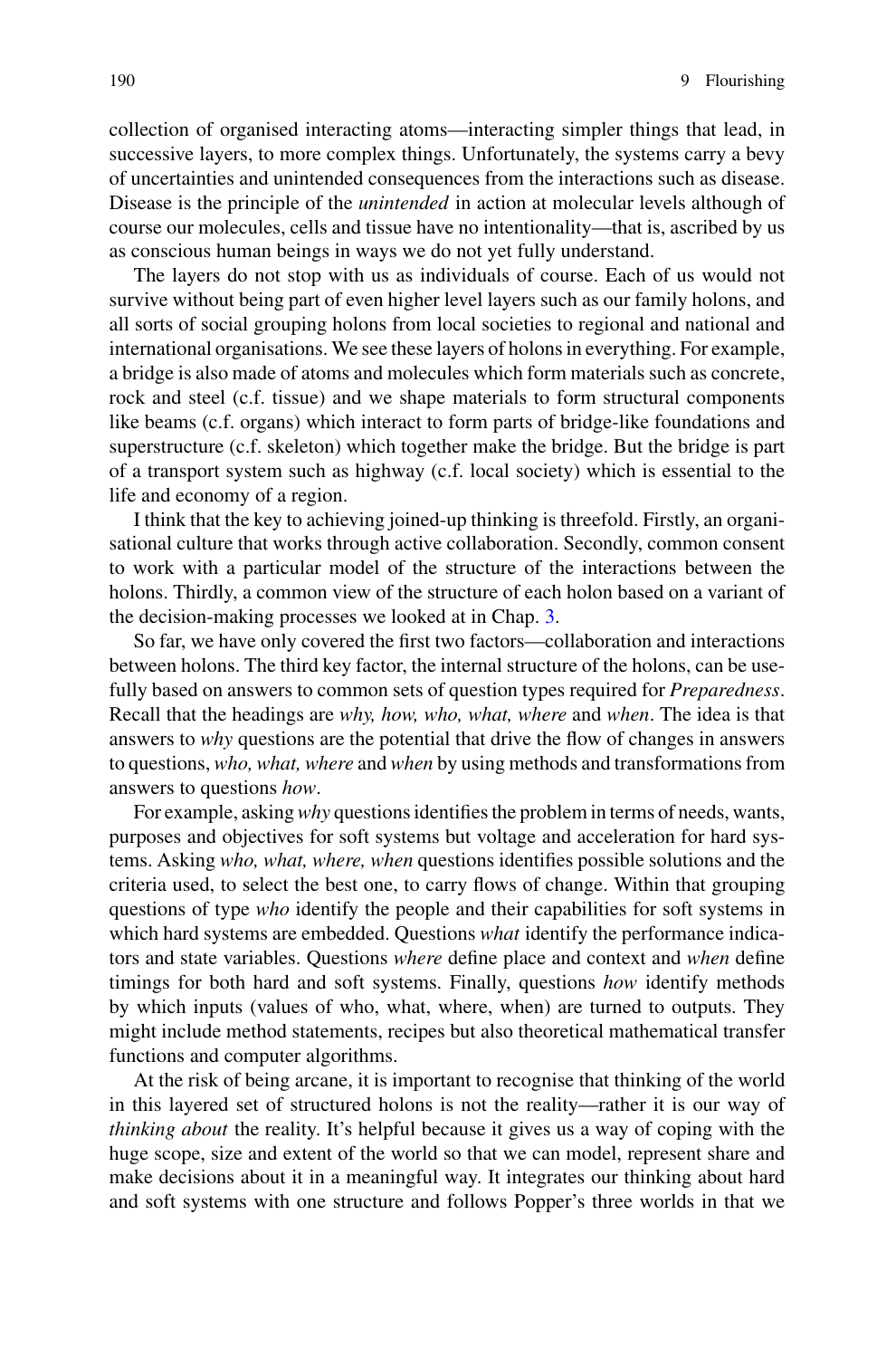<span id="page-10-0"></span>**Fig. 9.4** Sculpture of Aristotle at the Louvre Museum. Image by Eric Gaba, CC-BY-SA-2.5 via [Wikimedia Commons](https://commons.wikimedia.org/wiki/File:Aristoteles_Louvre.jpg)



recognise that reality exists (world 1) but we can only access it through our human apparatus—our senses and our brains (worlds 2 and 3).

Finding patterns across whole systems requires individual and collective ingenuity. But above all it depends upon collaboration—and that needs rigorous practical wisdom (Fig.  $9.4$ ).

#### **Practical Wisdom and Rigour**

Practical wisdom is an expression of the principle of *Ingenuity*—being inventive, resourceful and skilful through direct practical experience. The loss of Aristotle's idea of practical wisdom as *phronesis* (Chap. 3) in modern times means that we simply do not recognise, value or nurture it. Not only that, practical people are made to feel inferior compared to those with more theoretical knowledge. Of course, the roots of this loss are complex as Aristotle's ideas have been interpreted and modified by many historical developments. For more on this see.<sup>[10](#page-29-0)</sup>

Practice is often criticised as being ad hoc and lacking rigour because engineers use approximations and judgment. In fact, engineers must be, and are, rigorous in a different way for two compelling reasons. Firstly, engineering products will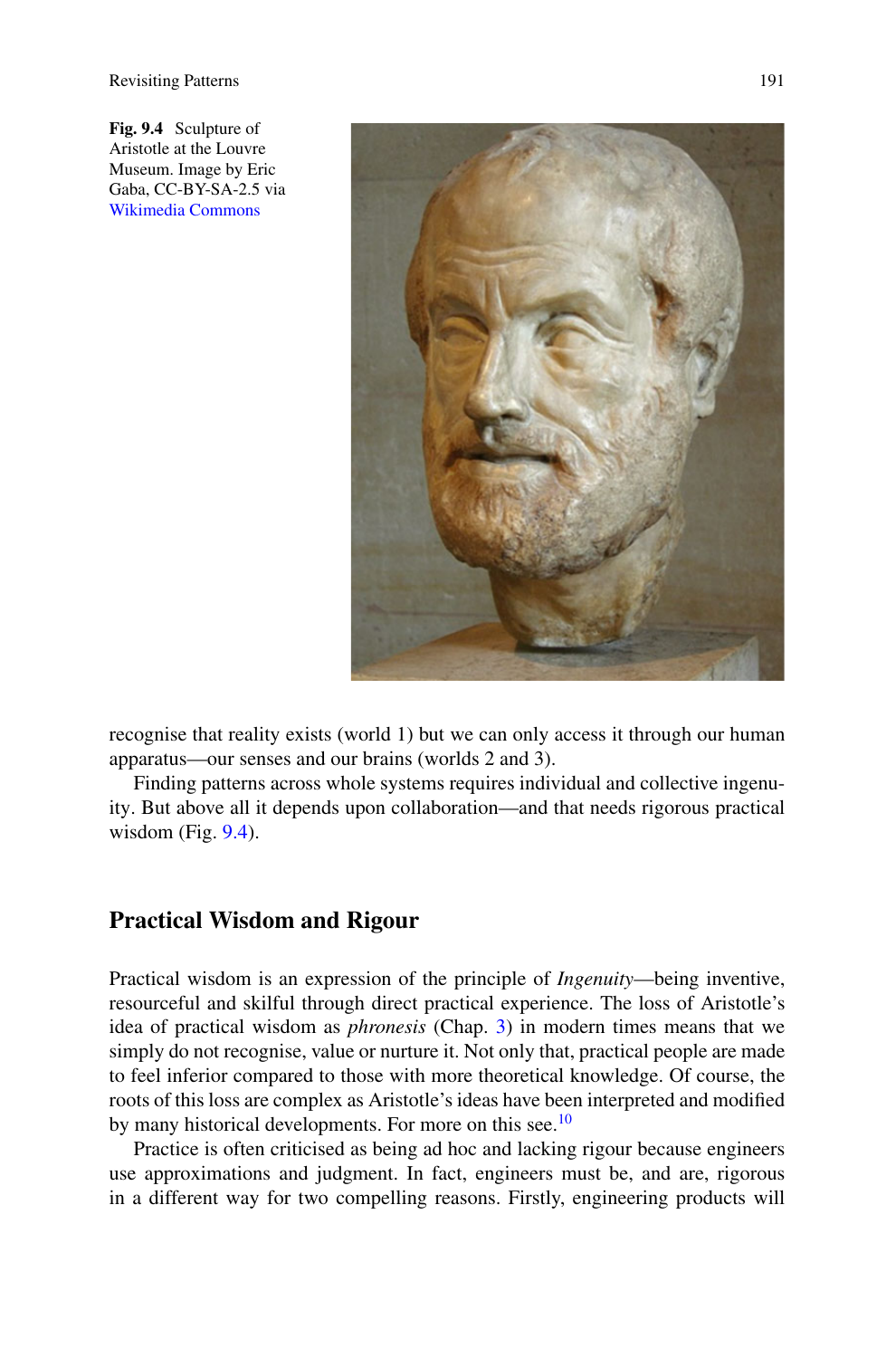inevitably be subject to the ultimate test—that of Mother Nature. If a bridge structure is inadequate to take the imposed forces, then it will collapse. This enforces a kind of '*natural honesty*' and trustworthiness—a requirement that cannot be twisted by propaganda or 'spin'. Secondly, engineers have a legal duty of care to society. Under this duty engineers must justify their decisions, if called upon to do so (e.g. when something goes wrong), in a society that questions expertise.

Rigour is the strict adherence to, and enforcement of, rules to an end. Mathematical logic is the ultimate form of absolute rigour with one value—truth. It is top-down reasoning, i.e. theorems (at the bottom) are deduced from axioms (including rules) which are true (at the top) by definition. The result is a self-consistent body of true statements—but only if the axioms correspond to reality. An example of where there are differences in the axioms is Euclidean plane geometry, (that we learnt at school with axioms that apply only to 2D plane surfaces) and spherical geometry (used by navigators, surveyors and astronomers with axioms that apply to a sphere). Science is rigorous in an opposite way to mathematics because it is reasoning from the bottom up. Put simply scientists' construct theories (at the top) and use them to deduce propositions (at the bottom) that they can test with an experiment. If successful, then they have a truth or a fact (at the bottom). Unfortunately, one fact (at the bottom) does not prove that the theory (at the top) is true in all circumstances. That is because there could be lots of other propositions deducible from the theory in many different circumstances which haven't been tested, or just haven't been thought of, and which could turn out not to be true. We can never be sure because there are so many possibilities. Nevertheless, the more successful tests we conduct then the more we understand the context in which the theory works and the more dependable it is to make practical decisions. Such testing is part of the duty of care of all practitioners.

Practical rigour is more complex than either mathematical or scientific rigour and not well understood still less appreciated. It is the meeting of a need by setting clear objectives. Of overriding importance is the professional duty of care to deliver those objectives using all relevant and available information and expertise. Although we know that Newtonian physics may not be true throughout the cosmos, it is dependably true for most earth-bound engineering calculations, and we can responsibly and rigorously design big bridges using it. Practical rigour usually involves many values—some in direct conflict—and finding ways to reach the objectives in a demonstrably dependable and justifiable way that recognises all of our rational and emotional needs and desires.

The five principles are central to practical rigour. The principle of *Part* is required to consider the whole as well as the parts and hence to reduce the chances of missing something important. Scientific and mathematical rigour in the scientific method breaks a problem into parts, removes most of the difficult bits that we do not know how to solve and focuses on the bits we can solve. It is therefore a process of selective inattention. Practical rigour does not have that luxury—but requires a rigour that encompasses the bits of the problem that we do not always understand too well and understanding the totality of the 'big picture' as well as the detail.

The principle of the *Unintended* is essential in creating appropriate theoretical and practical models of the problem. Practitioners make sensible approximations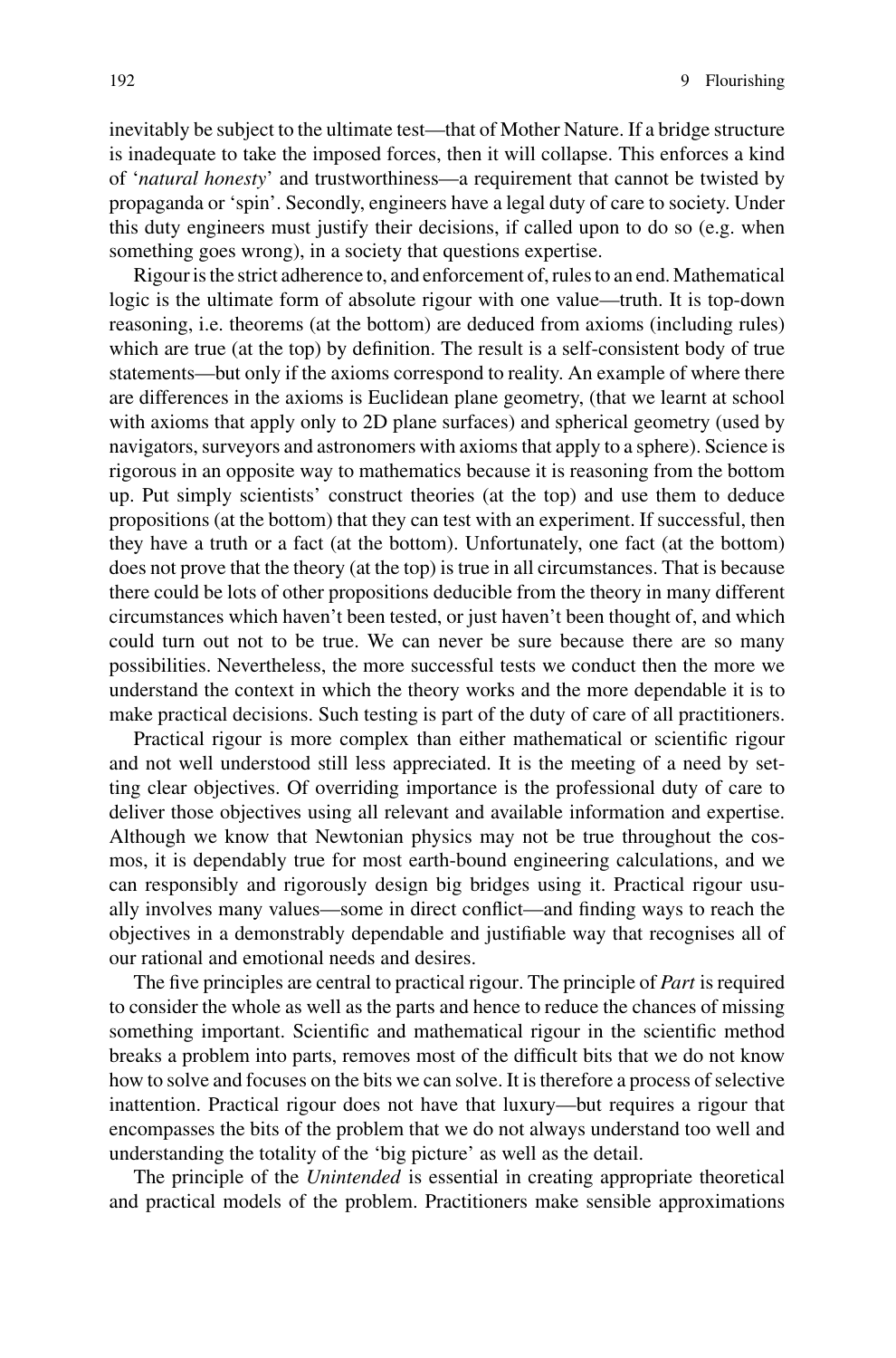that respect nature but provide useful insights into possible future behaviours as well as using creative foresight to imagine what could possibly happen. Practical rigour requires diligence and duty of care that leaves no stone unturned with no sloppy or slip-shod thinking. Practical solutions must meet explicit needs and deliver a system valued in a variety of ways. Those ways are not just efficiency or cost but including such criteria as aesthetics, sustainability, practicability and resilience. Solutions have to be scanned for possible unintended consequences before being implemented, and able to be monitored to identify them during use.

Because a practical system has to work for a particular period of time then the principle of *Preparedness* is required to be ready to monitor, fine-tune, readjust and maintain performance. That requires finding and evaluating evidence that we can depend on. That evidence needs to be testable, if possible, in as many ways as seems appropriate—for example, data from measurements will allow judgements about performance such as the displacements of a retaining wall or length of cracks in an aeroplane wing. Judgements can differ between individuals with similar levels of competence—which is why calm critical discussion is so important. Good judgment is a critical part of practical rigour. Professional opinions are not arbitrary, rather they are based on practical wisdom. Engineers test their judgements by asking themselves this question. Could we justify our decisions in court?

All of this requires the principle of *Ingenuity*—perhaps most importantly of all for creative foresight to imagine possible unintended consequences. Practice requires the creativity to imagine what might happen—we might call it 'imagineering'—how physical things will respond and how people might behave in future situations or scenarios. So, if we build a skyscraper how might it fail? If we write new social media software how might it be used? But engineers are human and therefore unable to foresee every possibility as 9/11 proved for skyscrapers and teenage self-harm, bullying and sexual abuse for social media.

But we can learn and adapt. So finally, since judgements are decisive then the principle of *Learning* is also key to practical rigour—learning to improve or selfrenew. Without reflecting on and learning from experience practical problem solving does indeed become ad hoc.

Practical rigour implies practical intelligence, which in turn implies practical experience. In other words, experience is necessary but not sufficient for practical intelligence—a capacity to learn, reason and understand practical matters. And practical intelligence is necessary but not sufficient for practical rigour. That is because practical intelligence and rigour require reflective learning and development on that experience. Practical wisdom, based on trust, will be required to address the grand challenges of our common future.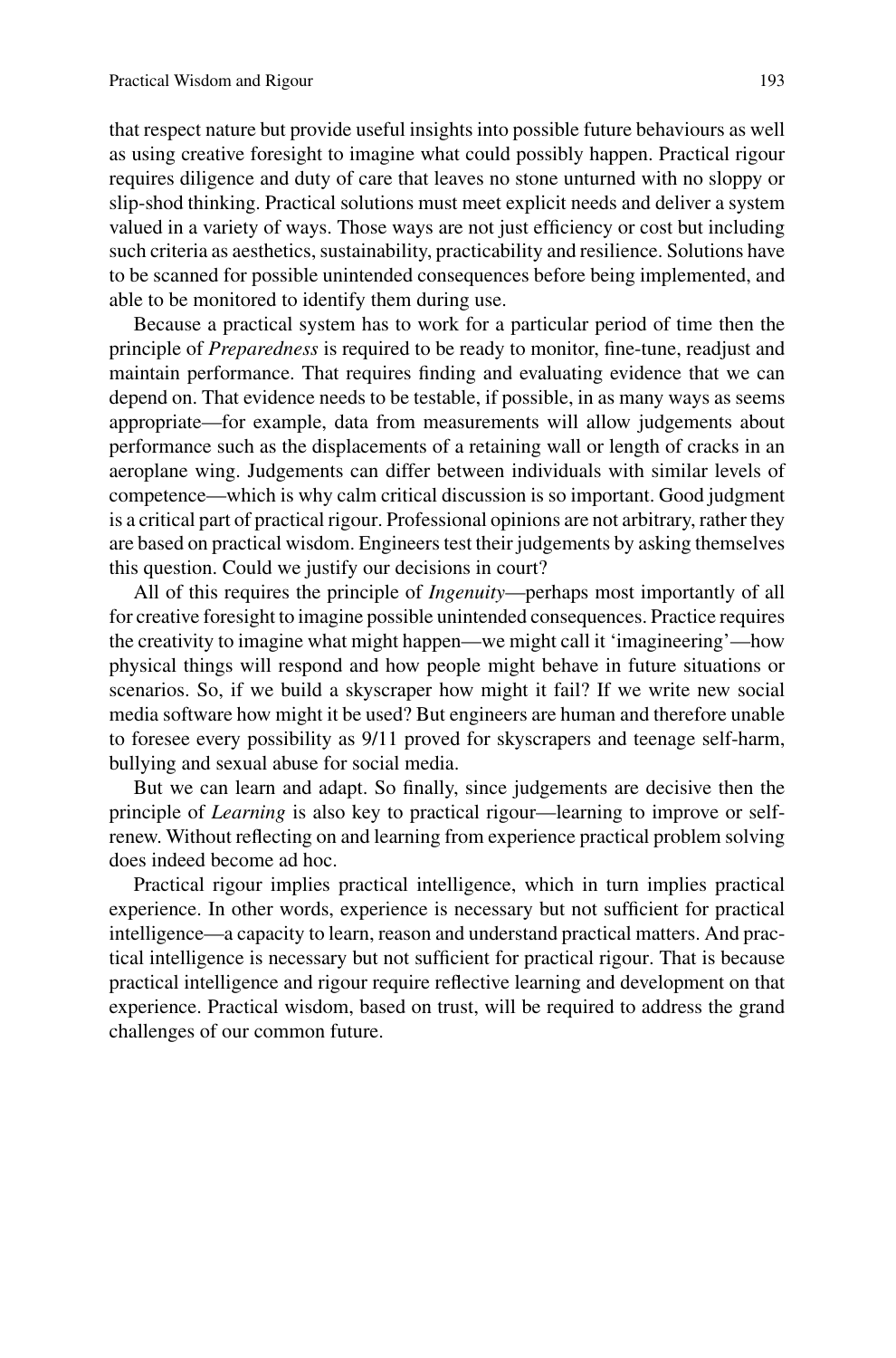## **Grand Challenges**

Grand challenges are barriers that if removed would lead to important advances. In 2000, the UN established eight sweeping and ambitious Millennium Goals<sup>[11](#page-29-0)</sup> ranging from eradicating extreme poverty and hunger to ensuring environmental sustainability. In 2015, these have morphed into 17 Sustainable Development Goals (SDG) and 169 targets including good health and well-being, reduced inequalities and peace and justice.<sup>[12](#page-29-0)</sup> Clearly, such aspirational challenges require global partnerships involving everyone—again something easy to say but incredibly difficult to deliver. One of the first engineering organisations to ponder on more specific, yet still high level, engineering grand challenges was the USA National Academy of Engineering.<sup>[13](#page-29-0)</sup> In 2008, it issued a list of 14 grand challenges. The list largely concerns particular functions like solar power, but they are worth describing in a little detail before we consider some of the essential underlying generic engineering issues. In essence, they are contained within a more detailed expansion of the 17 UN SDGs. They are listed here in the order of the topics of previous chapters but in no particular order of precedence.

Challenge number one has been recognised by many western governments in principle but action is patchy. The need is to restore and improve our infrastructure—our built environment is critically important. Infrastructure includes many of the needs covered in earlier chapters. The UK National Infrastructure Plan 2014 recognises that '*Improving…. productivity is a vital element of…. long term economic planning. High*-*quality infrastructure boosts productivity and competitiveness….*' U.S. policy states that '*efforts shall address the security and resilience of critical infrastructure in an integrated, holistic manner to reflect this infrastructure*'*s interconnectedness and interdependency*'. Funding for infrastructure projects has been hopelessly inadequate. Too often we let infrastructure wear out before replacing it and simply exacerbate the problems—the lesson to be learned is not to neglect it through short-term thinking by moneymen.

The second in the NAE list of challenges is making solar energy economical. It is the subject of ongoing research. For example, present materials for solar cells have impurities that tend to hinder the flow of electricity. Newer purer materials could reduce that whilst at the same time reducing costs. Aeroplanes like Solar Impulse will see a direct benefit. In all solar applications, power fluctuates as the weather changes so has to be stored when plentiful. Possibilities include using large banks of batteries (as Solar Impulse), pumping water and recovering energy (as hydroelectricity), employing superconducting magnets or flywheels, and electrolysing water to generate hydrogen to power fuel cells. Fuel cells have the great advantage that they produce virtually no pollution, but hydrogen can embrittle metal, so the risks of fracture need to be managed carefully.

The third challenge is creating energy from fusion—the reaction in which two atoms of hydrogen combine together, or fuse, to form an atom of helium and some of the mass of the hydrogen is converted into energy. It is the process that powers the sun and the stars, and achieved in the laboratory but not, at present, practically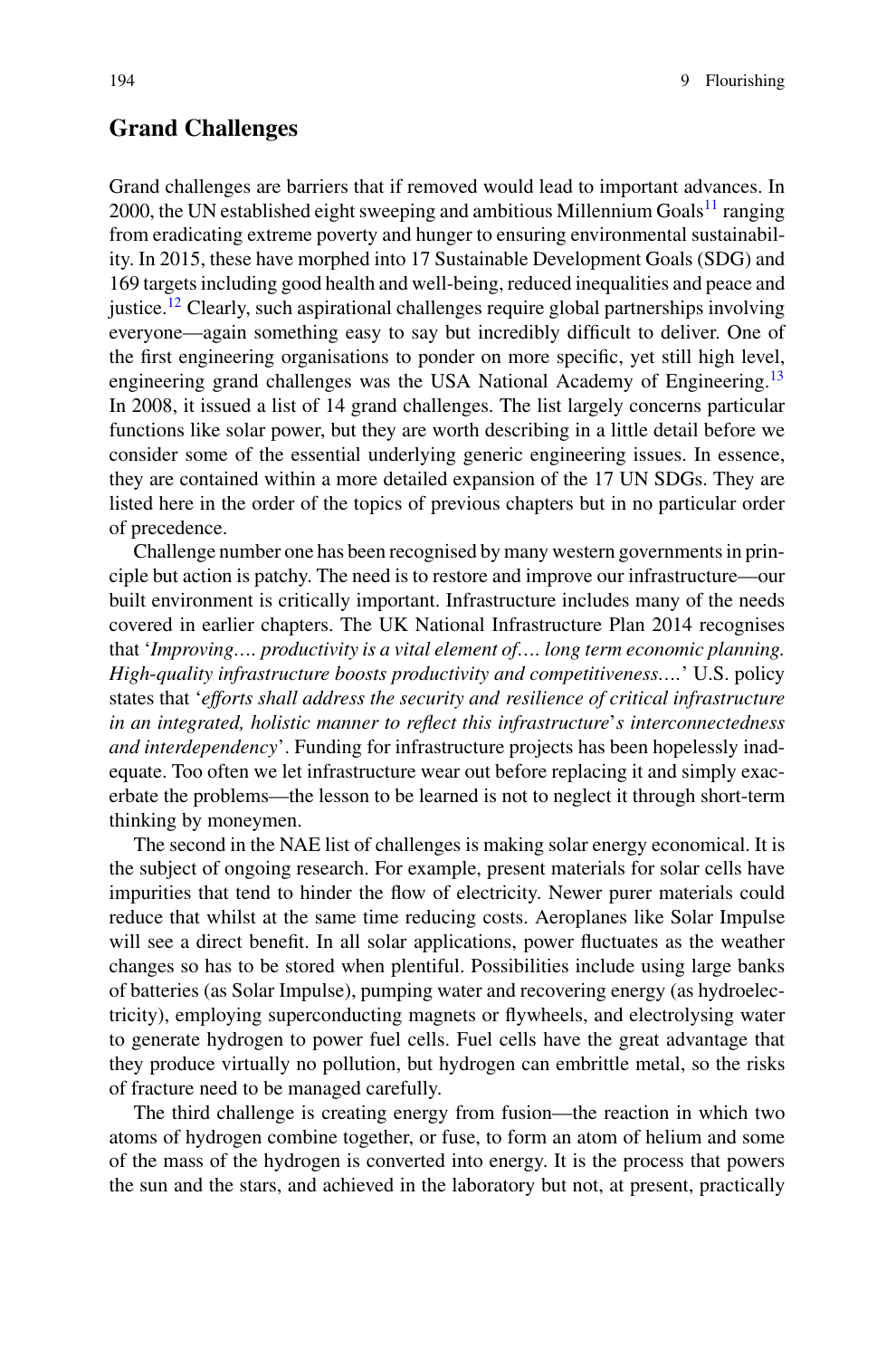viable. The case for fusion is perhaps more speculative because currently it takes more energy to initiate and control the fusion than is produced. Fusion would be environmentally friendly with no combustion products or greenhouse gases—the actual products (helium and a neutron) are not radioactive.

The next challenge, number four, is to find ways to sequester carbon. This is capturing carbon dioxide produced by burning fossil fuels and storing it safely away from the atmosphere. Manufacturers of carbonated water can dissolve pressurised carbon dioxide in water. Makers of dry ice convert liquid carbon dioxide into compressed dry ice snow. Similar approaches could be developed for coal-burning electric power plants in which smokestacks become absorption towers. But once sequestered the gas how has to be stored. Suggestions include old gas and oil fields, but they aren't on their own large enough. Carbon dioxide with water can be severely corrosive as carbonic acid. In 2017, a number of researchers reported<sup>14</sup> on 20 options for better stewardship of land. They identified and quantified 'natural climate solutions' to increase carbon storage and/or avoid greenhouse gas emissions across global forests, wetlands, grasslands and agricultural lands. They argued that the actions could mitigate around 37% of the cost-effective carbon dioxide needed through to 2030 with a greater than 66% chance of holding warming to below 2 °C. The actions also offer water filtration, flood buffering, soil health, biodiversity habitat and enhanced climate resilience. Whilst more research is needed this seems to provide a robust basis for immediate global action to improve ecosystem stewardship as part of a major solution to climate change.

The fifth challenge is to reverse engineer the brain as part of improving communications and AI. Reverse engineering is the study of something to learn how it works in order to produce a copy—or an improved version. You will recall that I said that computers have been programmed to play chess rather well but are a long way from being creatively human. General-purpose artificial intelligence is a considerable challenge and not helped by media hype. Artificial brains have been designed without much attention to real ones. It's rather like the aeronautical engineering of flying without much learning from the flight of birds. Some experts believe that they can reverse-engineer the brain and open up enormous opportunities.

The security of communications in cyberspace is the next challenge. You would have to be a modern hermit not to be aware of the issues of personal privacy and national security in using social media through the electronic web of information sharing called cyberspace. These issues represent some of the most complex challenges engineers have ever faced. They range from protecting confidentiality and integrity to deterring identity theft. They are demands riddled with unintended consequences ranging from the 'dark web' to 'sexting' teenagers, self-harm and suicides. Encryption is a central issue—converting the syntax of meaningful patterns of sensitive information into code that is not meaningful unless you have a decoder. Sensitive information includes passwords, banking data, credit card numbers and other personal and private data. Unencrypted data is often called *plaintext*. Current methods use an encryption key to convert plaintext into *ciphertext*. Brute force is the crudest method to attack it—systematically trying each key until one that works is found in that case, the strength of an encryption is directly related to the length of the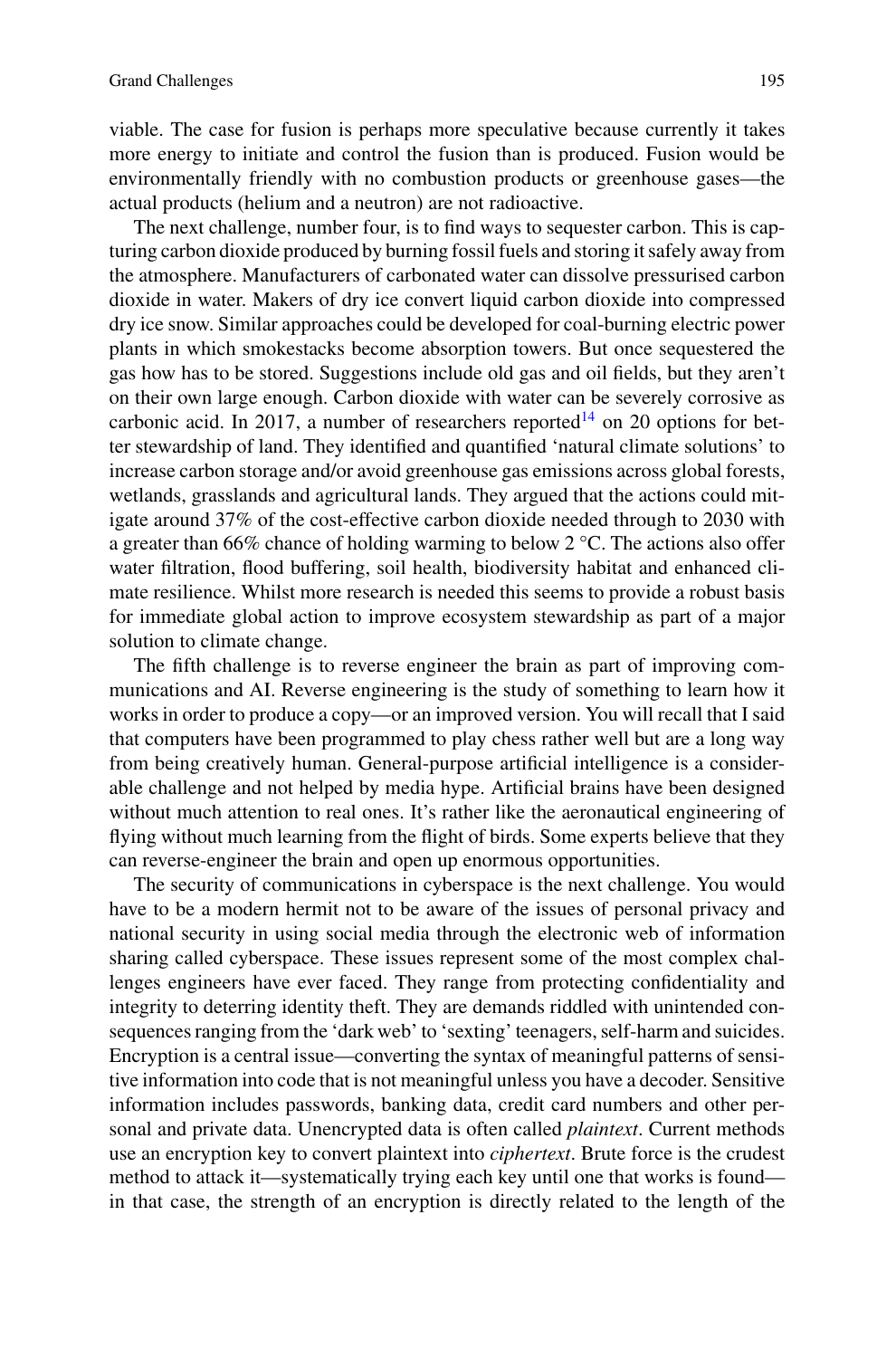key. End-to-end encryption is more subtle because only the sender and receiver can decrypt it—no one else (including the Internet service or applications providers) or hacker can read it without some cryptanalysis—finding out weaknesses. Legitimate users benefit from secure encryption. Illegitimate use (for example, by terrorists or pornographers) is a threat because it is tricky for law enforcement agencies to get access. One suggestion that would be difficult to implement in practice is to divide a key into pieces so no one person or agency alone could decide to use it. Another suggestion is that a third party, such as a judge, could require a key be made available to law enforcement officers.

Challenge number seven is to enhance virtual reality (VR) in communications. The aim is computer simulation for all of the senses to create the impression of being somewhere else. Virtual reality can transport you to a football game, a concert, a ship on the ocean or to a space station. With the right skills you can ride a horse, fly a jet plane, perform surgery or control a nuclear reactor. Virtual reality is not just about depicting scenes but about creating an illusion of actually being there. It attempts to recreate the actual experience, combining vision, sound, touch and feelings of motion engineered to give the brain a realistic set of sensations. One potential unintended consequence could be an effect on the mental health of some people as their actual and virtual realities merge.

The eighth challenge is overwhelmingly serious—to prevent nuclear warfare and terror. We cannot assume that terrorists are not attempting to make nuclear weapons. The materials suitable for making a weapon have been accumulating around the world. Many countries have nuclear reactors—for producing power or just for doing research. Each one could potentially be used to produce the raw material for a nuclear bomb. The instructions for building devices are relatively easily attainable. If you have the materials, you could possibly make a bomb. Nuclear security is possibly one of the most acute policy issues of the twenty-first century—not just politically but also technically. The challenge is not just to locate dangerous nuclear material—but to find all of it in the world. Then to keep track of it, secure it and detect any diversion or transport that could fall into the hands of terrorists.

Perhaps one of the biggest issues of nuclear safety, terrorism and modern warfare is the difficulty our business, political leaders and opinion formers have in understanding the potential impacts of AI. Separating media hype, about equipment such as drones, from the reality is not straightforward—regardless of the possibilities of unintended consequences. Leaders tend, as do many of us, to think deterministically in terms of cause and effect. Typically, the argument is 'We think this is the problem, this is what I'll do about it, and this is what will happen'. The difficulty in managing terrorism and AI war machines is in the last stage—what will happen is unpredictable. Terrorism is not a finite game—with a start, middle and end. Some terrorists are in an infinite game that they will continue to play even when their colleagues die.

Power is no longer about being capable of destroying another nation—rather it depends on what you value. Changing regimes, assassinating enemies or persecuting war crimes won't make you more powerful. Unfortunately, we humans tend to judge our leaders on personal strength and steadiness, and we choose the one who makes us feel secure. Limited leaders make poor choices. Civilian drones, and other yet to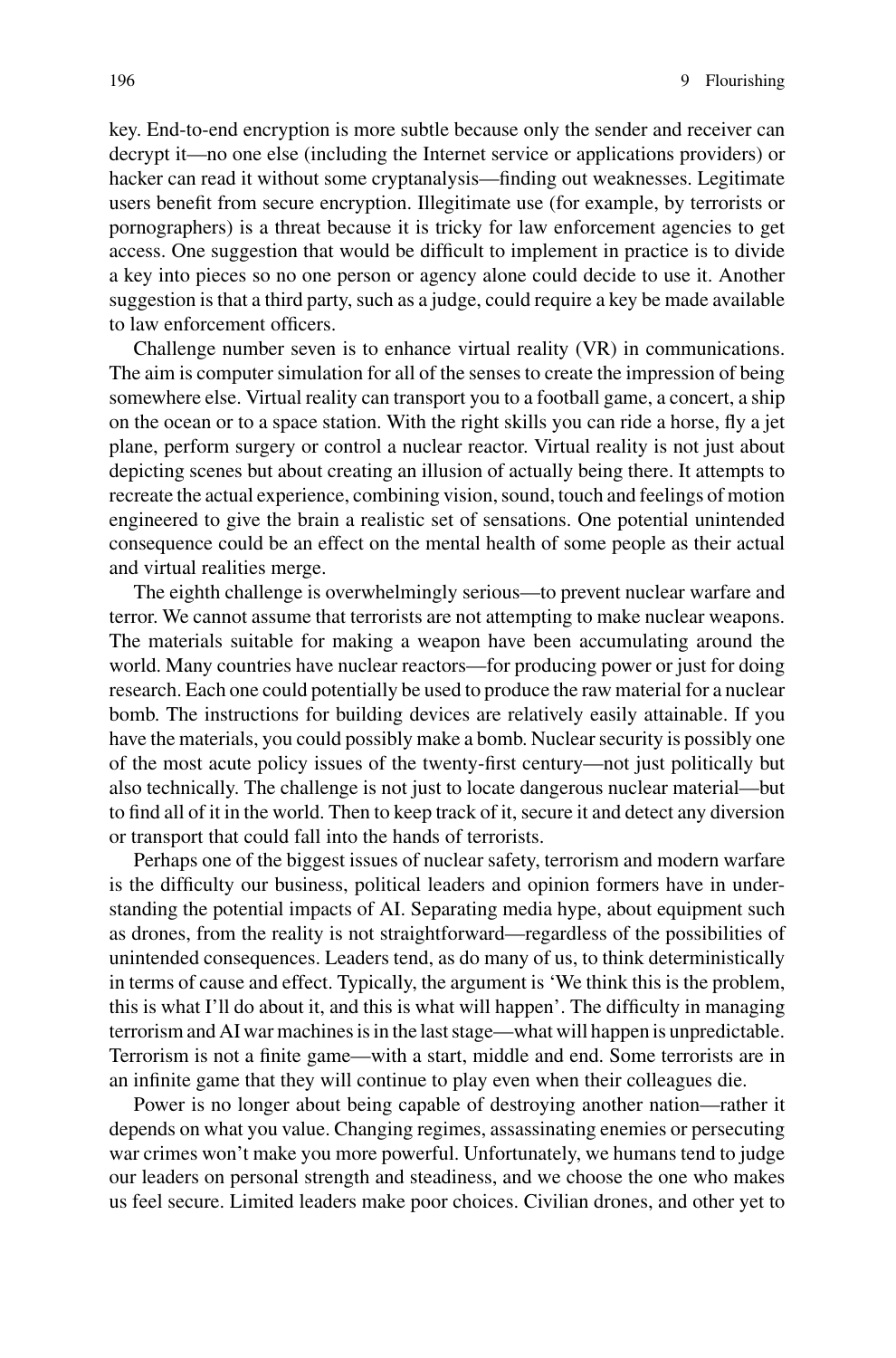be imagined AI machines, armed with weapons will change the balance of power. Formal declarations of war will become relics of the past. Power will be about leading your foe into doing what you want without having to fight. Leaders should be thinking about systems of checks-and-balances because the future of war is not about the military but about sustainability, resilience and protecting our civil liberties, national preparedness and resolve.

Challenge nine is to manage the nitrogen cycle—processes central to producing food, controlling the impact of agriculture and sustainable development. Nitrogen is the main element in our air—nearly four-fifths of the atmosphere. We have altered the cycle in which nitrogen in the air is 'fixed', i.e. is converted from nitrogen gas into a form that can be used by living organisms as a nutrient. The widespread use of fertilisers and high-temperature industrial combustion has vastly increased the rate at which nitrogen is removed from the air. The resulting nitrogen oxides have caused air pollution and acid rain, polluted drinking water, eutrophication of watercourses (too many nutrients, decaying algae and depleting oxygen) and it has worsened global warming. We need to improve a range of engineering processes ranging from making fertiliser to recycling food wastes. Currently less than half of the fixed nitrogen generated by farming ends up in harvested crops. Less than half of the nitrogen in the crops ends up in our food. Fixed nitrogen leaks out of the system. Engineers need to identify the leakage points and devise systems to plug them.

'Precision agriculture' is one possibility—using sensors and algorithms to deliver nitrogen fertiliser as well as water and pesticides targeted to only the crops that need them. Sensors, powered with solar panels, collect data about moisture, temperature and acidity, nitrogen levels, crop yields and topography, using GPS and drones. The information is then used to manage and control resources more closely. A major difficulty is getting data from sensor to farmer in a form that is usable. This kind of approach may also be important in tackling crop failures that lead to famine.

The tenth challenge is perhaps the most scandalous in the sense it should already have been done—it is to provide access to clean water for everyone across the world a disgraceful lack of well-being that is responsible for so many deaths—some say more than war. Estimates are that about 1 out of every 6 people living today do not have adequate drinking water and, in some countries, that proportion rises to a half of the population. Many more lack basic sanitation. Consequently, poor health results, by some estimates, in nearly 5,000 children worldwide dying each day from diarrhoea-related diseases.

The eleventh challenge is to advance health informatics. We have seen the contribution of engineers in medical engineering such as heart pacemakers. Health informatics is the broader use of digital electronics and computers. It ranges from the personal to the global, from keeping good medical records for individuals to sharing data internationally about outbreaks of disease. Engineers and medical doctors will need to work together to maintain healthy populations in the twenty-first century.

The twelfth challenge is to engineer better medicines and better methods of delivery of drugs as we saw through the pioneering work of Robert Langer. Improved ways are required to (a) assess quickly the genetic profile of a patient, (b) collect and manage massive amounts of data about an individual in a trustworthy way and (c)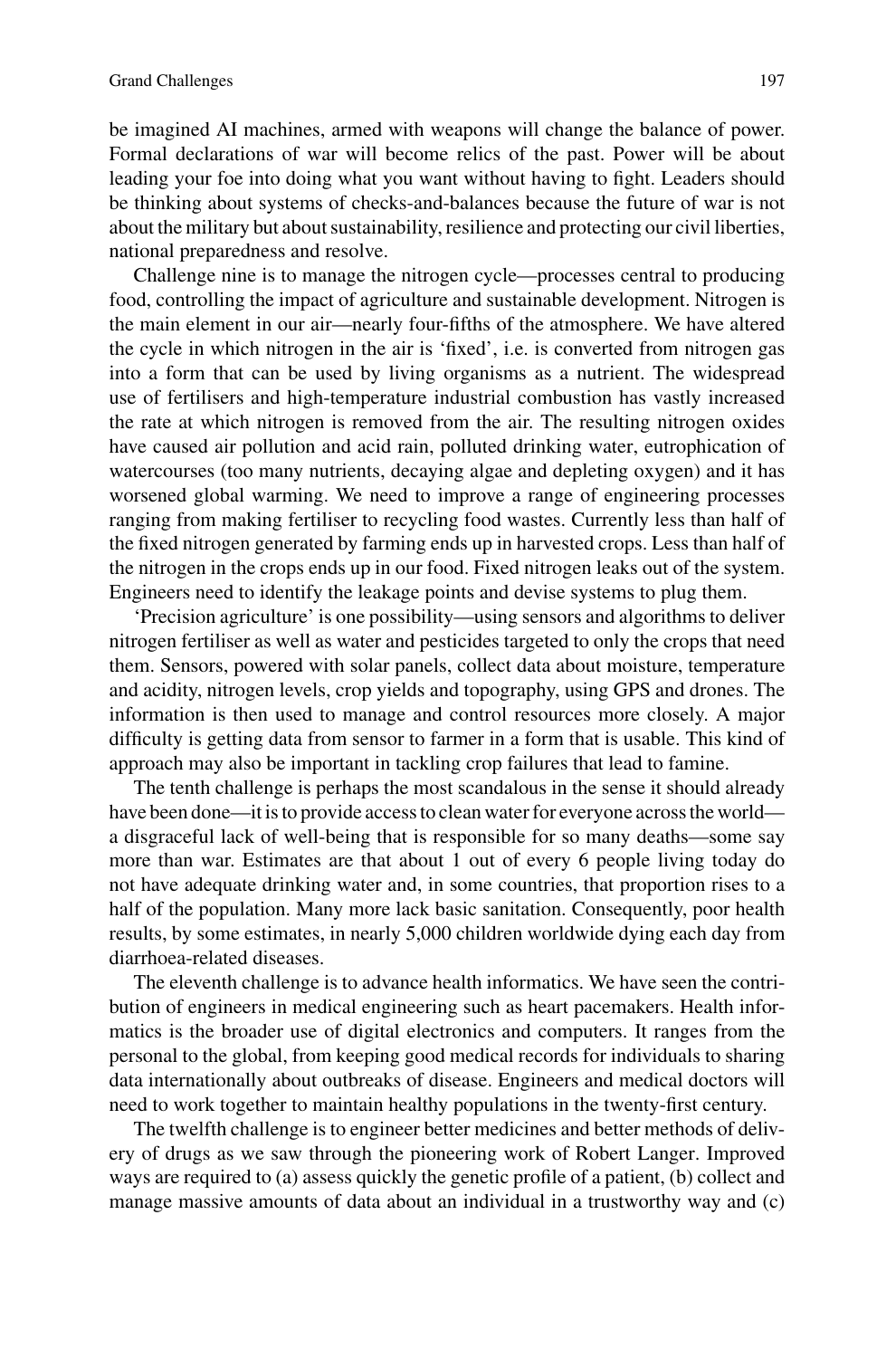create inexpensive and rapid diagnostic devices such as sensors able to detect minute amounts of significant changes in the blood.

Challenge number thirteen is to advance personalised learning through improved communications. Some learners are highly self-motivated and learn by exploring knowledge on their own with minimal guidance. Others might prefer a more structured approach or being motivated by external rewards or may need step-by-step instruction. Some even will resist learning altogether and show little motivation or interest. Systems have already been designed that store instructional content, deliver it to students and facilitate interaction between instructors and learners.

The fourteenth and last National Academy of Engineering challenge concerns the tools of scientific discovery. A theme of this book is that knowing and doing develop hand in hand. Engineers make the tools that scientists use, and the knowledge gained helps engineers make better tools and the process spirals as we have seen in earlier chapters. There is no reason to doubt that this will continue so perhaps this is one challenge that will never be met totally. The new bioengineering discipline of synthetic biology has exciting potential for the design of entirely novel biological chemicals and systems that could prove useful in applications ranging from fuels to medicines to environmental clean up and more.

The fourteen challenges of 2008 concerned specific areas of application. As if to demonstrate how opinions even amongst experts differ and how times move on, in 2013 The National Engineering Academies of USA, UK and China got together to discuss challenges under the six headings of sustainability, health, education, enriching life, technology and growth, and resilience.

Then, in 2014, the UK Engineering and Physical Science Research Council (EPSRC) produced a list of seven different generic challenges that cross-cut those of the NAE. Each of the EPSRC challenges applies to every NAE challenge to a degree.

The first one is about risk and resilience in a connected world. It concerns working with complex systems, recognising that the future is uncertain, and that our science is incomplete. Recognising the existence of unknown unknowns and adopting the principle of the *Unintended* will be decisive.

The second EPSRC challenge is controlling cellular behaviour—generic to all living things and central to medical engineering for well-being. Integrating novel engineering approaches with biology and medicine to design, create and control living systems throws up some difficult ethical issues. The key to this challenge is that new approaches are needed to design devices, molecules and surfaces which can guide cells to perform a specific target function, whilst allowing for other biological functions and mitigating against systemic effects.

The third EPSRC challenge is called 'engineering from atoms to applications' investing in the principle of *Part*. Again, it is cross-cutting and about understanding and working across the scales or levels of our understanding in 'hard' physical and in 'soft' human and organisational systems. It needs thinking based on holons—seeing systems as both a whole and a part at one and the same time.

The development of new materials, such as composites like carbon fibres and graphene, is important under this heading. Carbon comes in a number of forms, called allotropes such as diamond, graphite and fullerene, where the atoms are bonded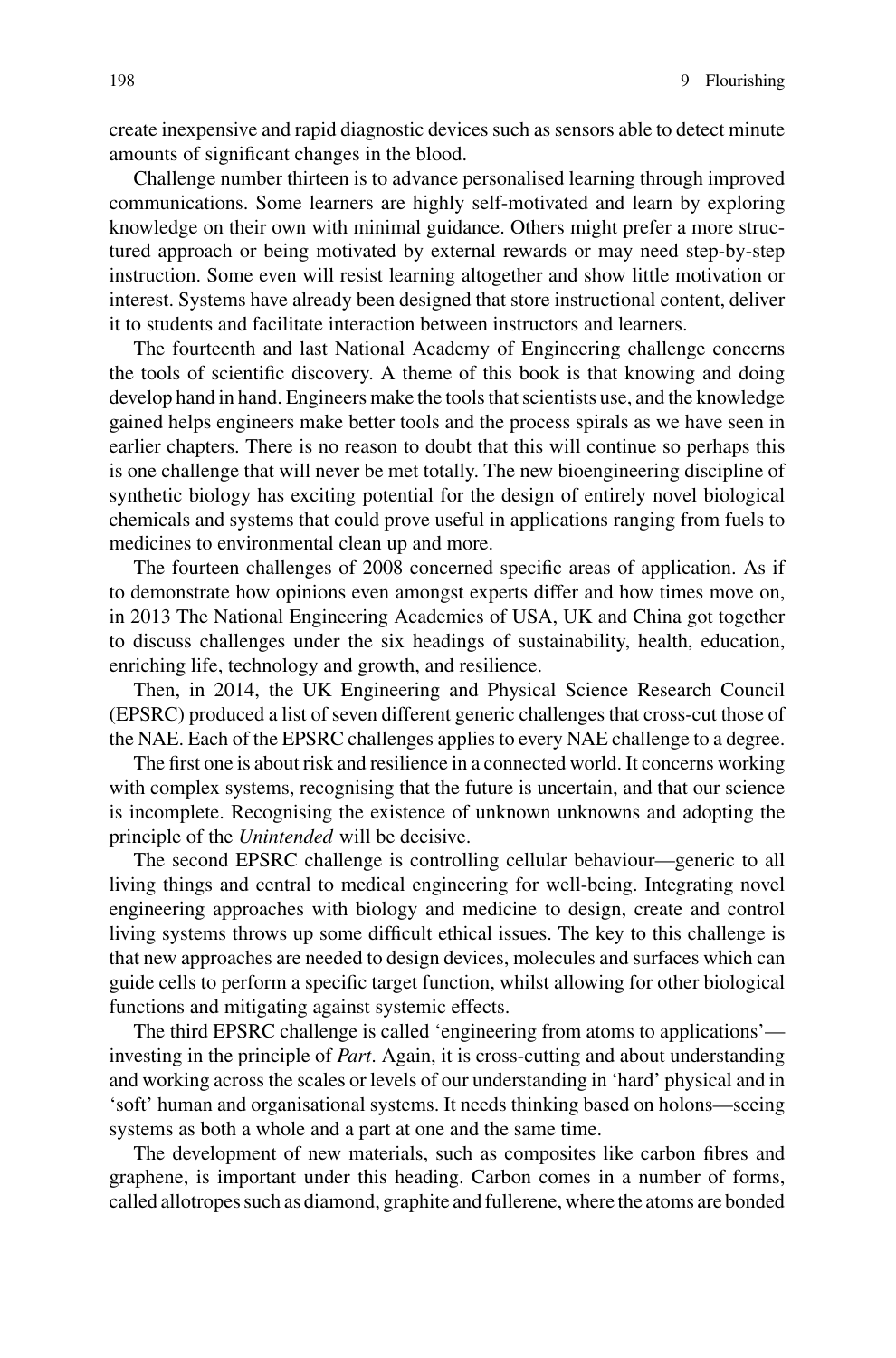together differently. Diamond bonds are very strong crystal structures and so very hard and not easily contaminated. Graphite is not so rigid, but it is a three-dimensional crystal that cleaves into thin sheets. Researchers at the University of Manchester in 2004 have taken this to the limit and made layers as thin as one atom—graphene—the first two-dimensional material in the world. The layers are very strong but flexible, transparent and with high conductivity so that they can be used in transistors without any doping. Potential applications are just emerging. The material is multi-functional so can be used in many ways at the same time in electronic sensors, solar cells, membranes for purifying water, biomedical devices, sports equipment, aerospace and it can be combined with other materials for specific applications.

The fourth EPSRC challenge is the set of exciting opportunities set out by two of the NAE grand challenges for well-being. They are number twelve—engineering personally targeted delivery of drugs and number thirteen—advancing personalised learning. They are examples of bespoke engineering—engineering tailored to the individual. In the past century, mass production has given us good quality products from furniture and clothing to food and drugs to bicycles and cars. We have enjoyed things we might simply have not been able to afford if individually produced by a craftsperson. But it has eroded our sense of individuality and identity. People look for and value highly individual creativity in art and design. Mass production can result in uniformity—sometimes drab like houses set out in box-like estates. Modern techniques such as 3-D printing create the possibility of much more individuality. The word printing is possibly misleading. Rather it is bespoke engineering by getting personal. We will be able to produce devices and products tailored to individual needs through computer-controlled manufacturing processes and robots. The idea has been used in regenerative medicine to create living tissue with stem cells and perhaps will even extend to the creation of new living organs.

The fifth EPSRC challenge is simply called 'big data' (Chap. 6). We produce, access, process and use more data than ever before in the history of humankind. As you will recall data is syntax and not semantic information. In other words, information is data that have been interpreted to give it meaning and that meaning can change with context. Some companies have been labelled as data rich and information poor where they collect and store large volumes of data, but they don't interpret to make it useful. For example, companies that collect feedback from customers and then do not act on the results. A personal example is a friend whose flight was cancelled at short notice by an airline with no offer of alternative flights or accommodation and then within a few days sent an email asking for feedback about the service they provided.

One engineering challenge is to improve syntactical encryption to make data secure, robust, reliable and efficient whilst recognising the ways in which it is changing. The second derives from the semantics of how to interpret data to develop understanding—our ability to grasp the significance and importance of our data and build models to predict possible future scenarios—knowledge. Thirdly, using the data pragmatically or cognitively and further to be creative with it requires insight and inventiveness, making new connections between previously disparate ideas and being resourceful in developing them—the principle of *Ingenuity*. Choosing between them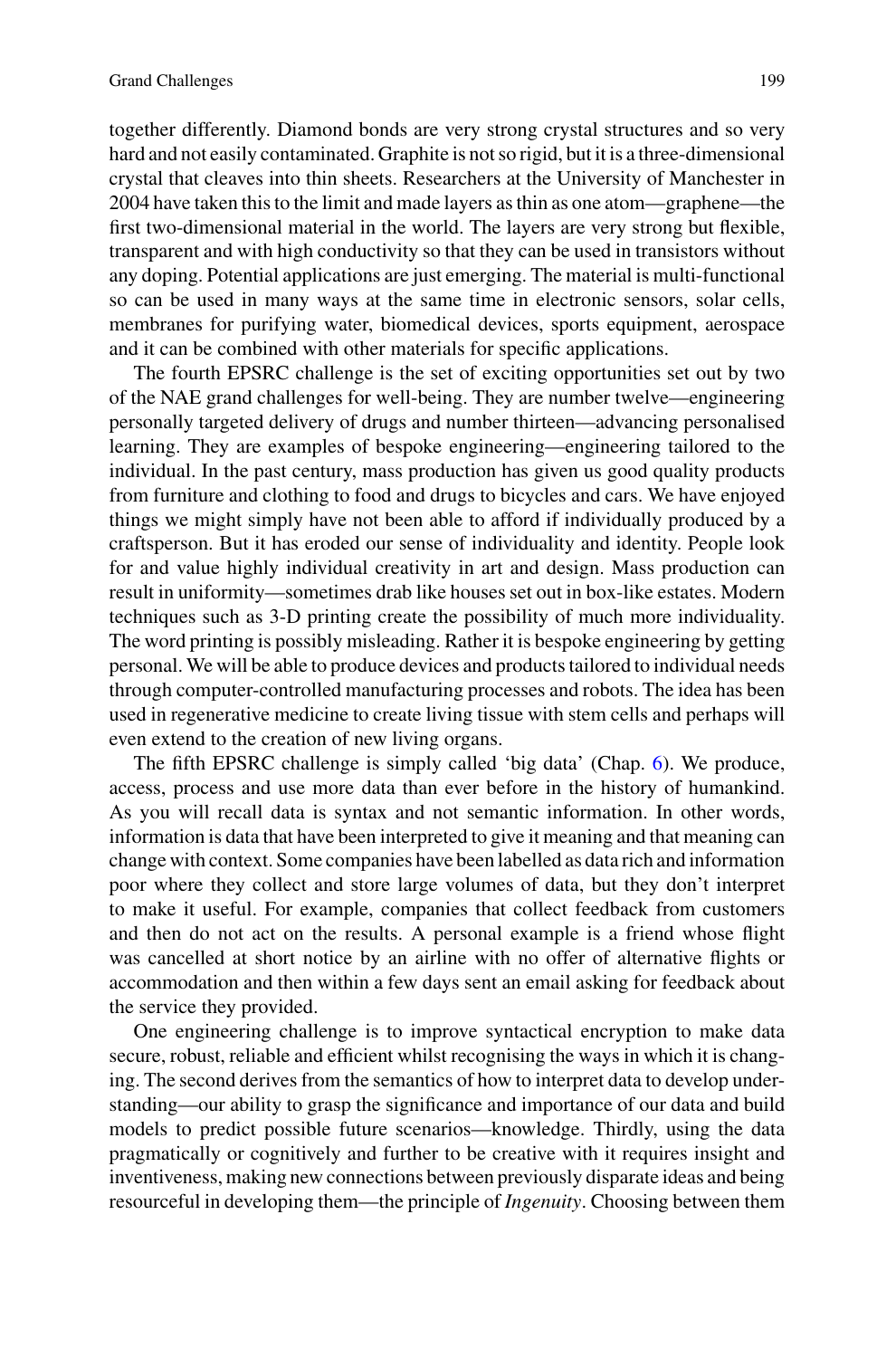

<span id="page-19-0"></span>**Fig. 9.5** Patterns

requires sagacity, soundness of judgement, foresight, being judicious and prudent wisdom. Figure [9.5](#page-19-0) diagrammatically illustrates these stages and is a development of original sketches by Hugh MacLeod and David Somerville.<sup>15</sup> Perception is portrayed as identifying objects, interpretation gives them meaning (as colour in the diagram), understanding derives from joining them up to see connections and relationships, and ingenuity is spotting new and previously unlikely connections. Finally, wisdom is finding connecting pathways between previously unconnected objects.

Is being wise the same as being smart? The word 'smart' is already finding its way into our vocabulary. We are hearing the words smart meters, smart infrastructure, smart homes, smart health and smart cities. Smart is having a quick, shrewd intelligence—usually implying common sense. A smart gas or electricity meter sends its readings to your supplier electronically. You may well already have one to keep track of your use of gas/electricity and how much it is costing. But your meter is only transmitting and informing you of your data. It is a long way from being smart in the sense of creating understanding, knowledge and is totally devoid of anything approaching wisdom. The future smart city is often quoted as having digital technology integrated across many services such as schools, libraries, entertainment, transportation, power and water supplies, waste management and law enforcement—but to be a really smart city the digital systems will need to be embedded in ingeniously wise human and social systems that are fully integrated by identifying cross-cutting processes.<sup>[5](#page-29-0)</sup> Smart buildings will be accessed by autonomous vehicles, incorporate solar walls and panels, have advanced computer-assisted energy management, with as much natural lighting and green space as possible, but at the same time must cherish our environmental and contextual heritage. There is a big risk here in that using a word like smart for these early applications is hype that will ultimately be self-defeating. The equipment may well do what it is designed to do but it will fail to live up to the expectations implied by the name. A better, more realistic phrase and not raising unrealistic expectations might have been 'master meter'. Engineers would do well to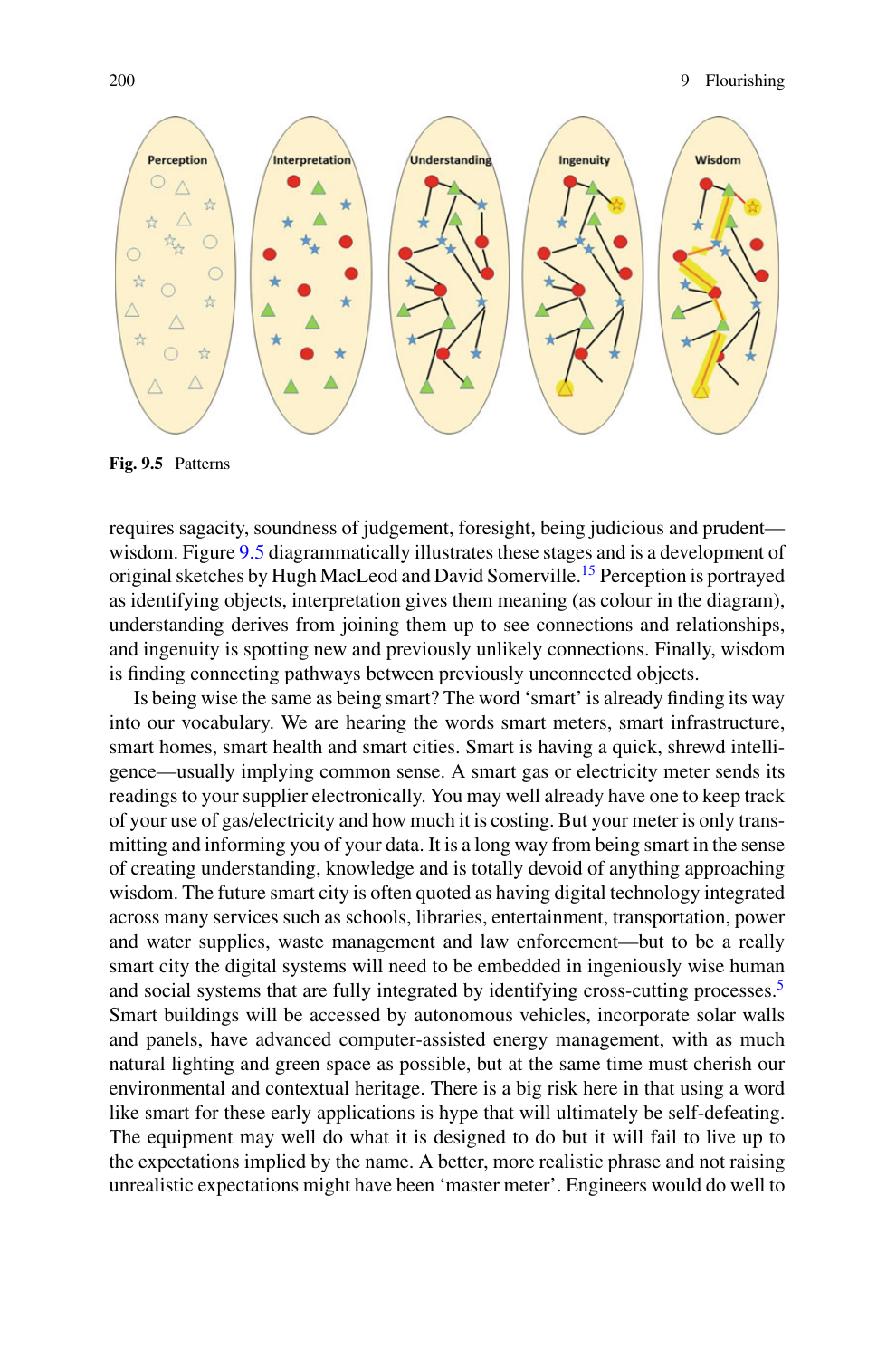consider their language more carefully and exercise more restraint on the excesses of their marketing colleagues.

The sixth challenge that EPSRC called supra-structures is, like NAE challenge number six, the development and operation of better integrated interconnected infrastructures—both the physical and organisational structures/facilities—for a sustainable future.

#### **Engineers at the Heart of Society**

The seventh and final EPSRC challenge is to put engineers at the heart of public decision making—improving the use of technical expertise in democratic decision making, realising that the technical is embedded in the social, appreciating that technical and social boundaries hinder collaboration, learning together and inspiring more women. This is not a call for technocracy—government by an elite of technical experts. Technocracy means that leaders are chosen for their expertise and unelected. Technocracy is undemocratic. Of course, governments can and do consult experts of all kinds in making policy. However, there is often a lack of mutual understanding of the issues. For example, for many years, despite being advised to the contrary, governments in the UK did not seem to realise that lack of continuity of policy in providing and maintaining infrastructure created extra and avoidable costs. Partly, as a consequence, many engineers find the kind of decision making of politicians and civil servants rather baffling. If engineers are to be at the heart of public decision making there will have to be a change in the current culture of engineering education and professional development. There will need to be a much greater empathy, connection and integration with other disciplines especially the social sciences, law, medicine but also surprisingly perhaps with science and philosophy. James Crowden shows us that an engineering education can be a preparation for a life outside of the profession. Though usually conceived as a vocational subject, engineering, by its very nature, is an essential part of the human condition and needs to be taught in that way. Teachers of engineering should be aware that as well as *teaching to* engineering they can teach *through* engineering.

The American philosopher Carl Mitcham<sup>[16](#page-29-0)</sup> has laid down a similar challenge to engineers—he calls it the challenge of engineering self-knowledge. He relates it to C. P. Snow's assertion about a tension across the yawning gap between the two cultures of science and the humanities. In his 1959 Rede Lecture, at the University of Cambridge, Snow said that the split was a major hindrance to solving the world's problems. Mitcham's gap is not between two forms of knowledge production but rather between two forms that are practical action and consequences. He contrasts designing and constructing the world—by which he means engineering in its broadest sense—with reflecting on what it means—by which he means the humanities. At root, Mitcham wants a much wider debate across the gap between engineering work in changing our physical world and the broad social context with which it interacts.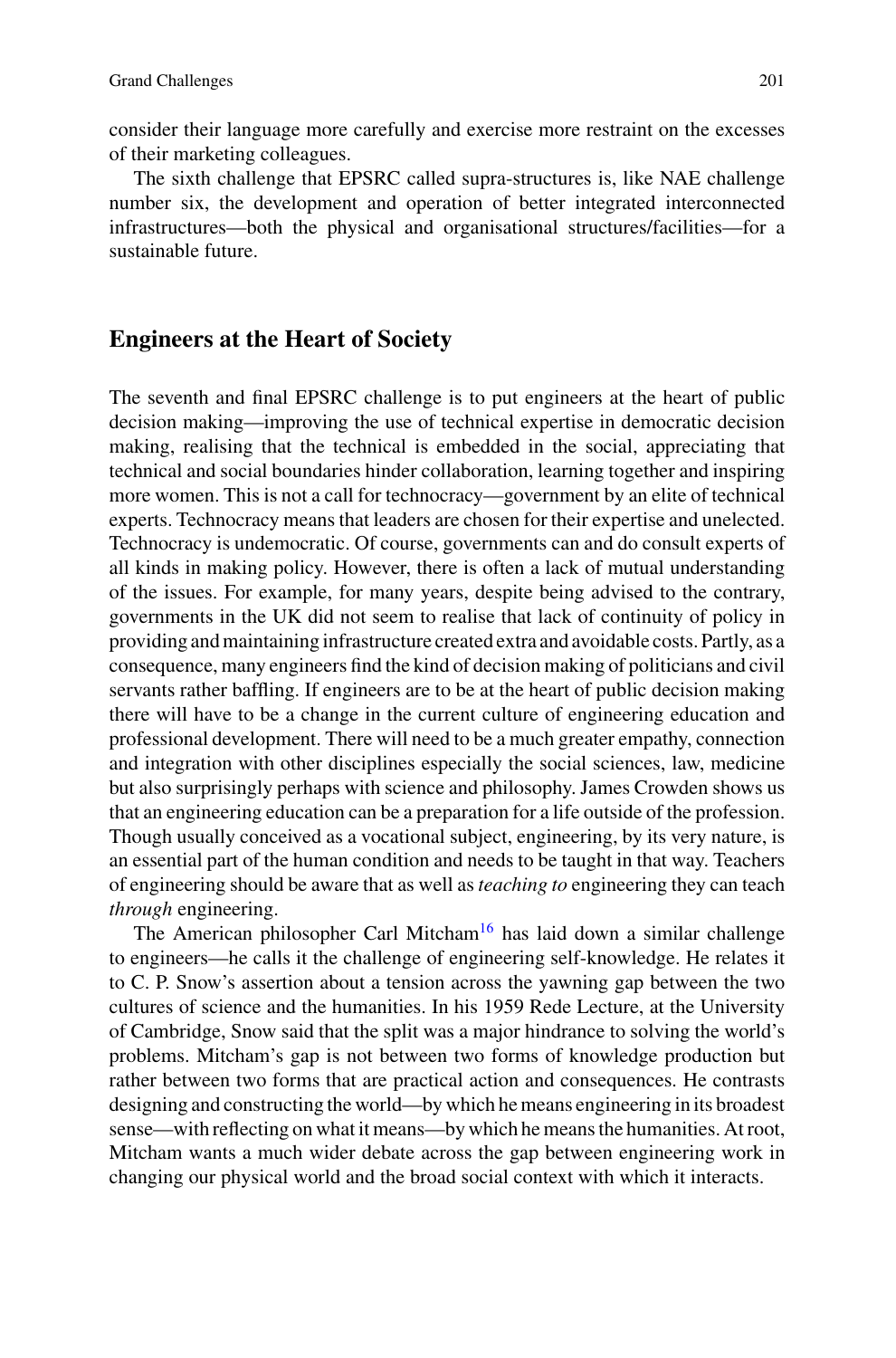In the spirit of a wider sense of engineering, some lawyers and economists have started to see their professional disciplines as a form of engineering rather than as a humanity, social or physical science. In his lucid account of law as engineering David Howarth, a distinguished academic lawyer and politician, has written about transactional and legislative  $law^{17}$ : '... like engineers... lawyers want to make something useful that works for their clients. They are presented with problems to solve, an undesired current state of affairs, and a desired future state of affairs with obstacles and risks lying between the two'. The objects created by lawyers are not metal or concrete or plastic but relationships between people and designed in words rather than in drawings. The forces that lawyer's harness are not natural physical laws but human and can include the coercive power of the state. Contracts, companies, conveyances, wills, trusts, regulations, statutes and constitutions are all useful objects designed and created by lawyers and in engineering terms are devices that produce change in the world outside of the device. Likewise, Harvard economics professor Alvin Roth pointed out in 2002 that whilst the economic environment evolves it is also designed. Entrepreneurs, managers, legislators, regulators, lawyers and judges all get involved in the design of economic institutions. Gregory Mankiw, also an economist at Harvard, agrees that economists should think of themselves as engineers rather than scientists. In April 2019, a major conference on economics as engineering was held in the USA  $18$ 

## **Meeting the Challenges**

Discerning the relationships between law, economics and engineering widens our perspective of what engineering is and helps to bridge the gap between the social and the technical. This is important because that bridging is cardinal to meeting the SDGs and all of the grand challenges. It will facilitate the kind of integrated worldview needed to promote collaboration, value practical wisdom and nurture the ingenuity of creative resilience. For example, rethinking this way could be one key to finding the social ingenuity we need to address the scandalous corruption and lack of common humanity that prevents us collectively from providing clean water and prevent famine around the world. The reasons why this kind of scandal continues is not technical—it is entirely human. Rethinking could also help us to cope with the risks of the unexpected—to take advantage when the unexpected is good and to recover well when it is bad.

Risk is not well understood by almost everyone—it isn't an easy idea. One of the largely unrecognised reasons is that it is as generic and as enigmatic as truth. Both are, at one level, straightforward. A true statement is one that corresponds with the facts. Risk is a bit like betting on the chance of some future event like having an accident as you drive your car. However, as we have seen in earlier chapters, at the deepest level truth is difficult to pin-down, and context dependent—as is risk.

Risk is to action as truth is to knowledge. In other words, just as truth is an attribute of what we think we know so is risk an attribute of how we think about how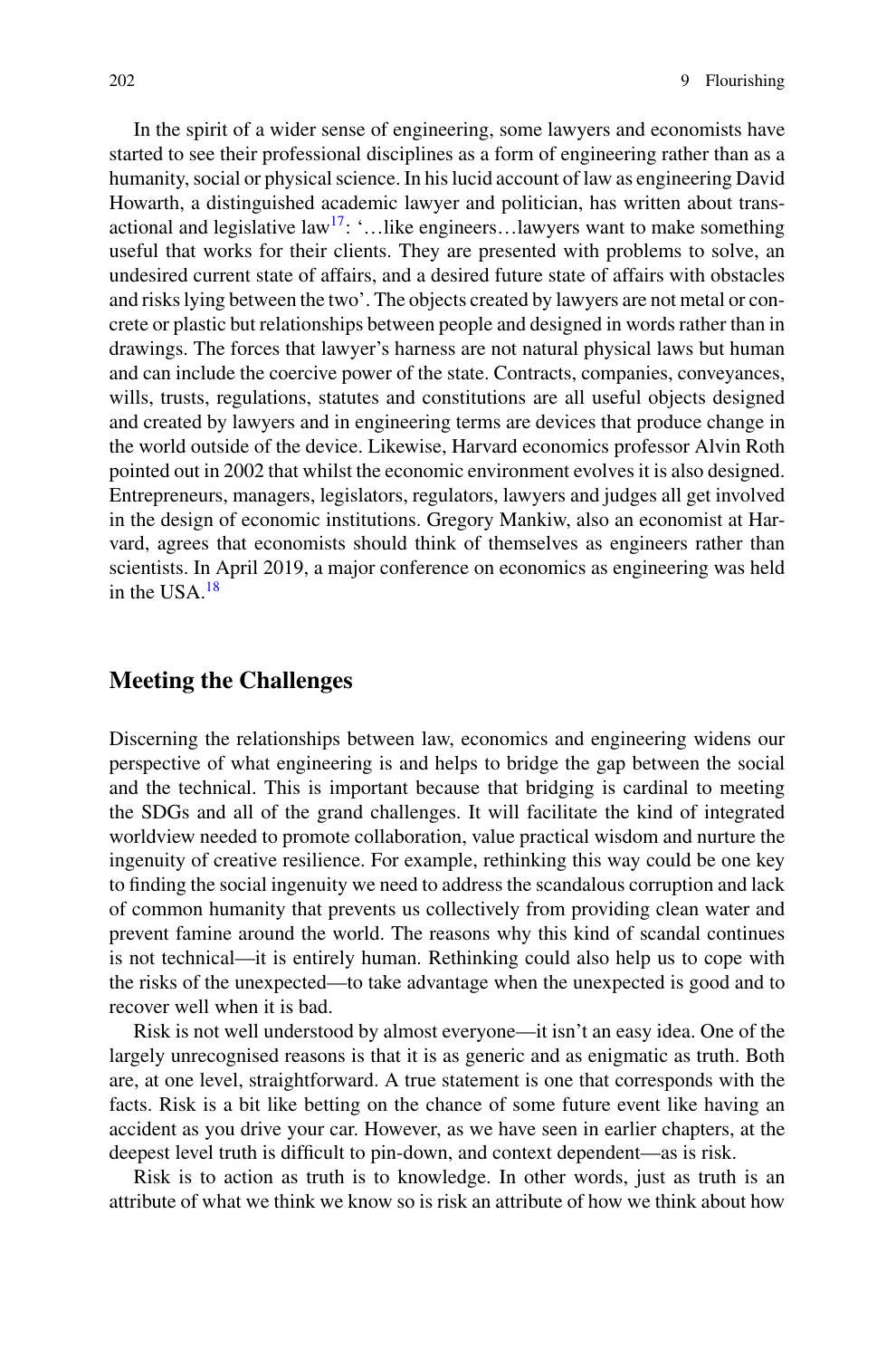we should act. Risk, perceived and interpreted in one context, doesn't easily transfer to other contexts. For example, many people accept higher risks when driving a car than when they are flying in an aeroplane because they feel in control driving a car but at the mercy of others in an aeroplane. Most experts agree on variations of a basic definition of risk as 'the chance that a particular set of conditions will happen in a stated context in the future' but interpretations differ. For example, statisticians emphasise probability as chance or degree of belief, psychologists see it in terms of how people think, feel and act and engineers see it in terms of safety and performance factors. When the risky set of conditions spell danger or harm then they are a hazard. The flip side when the conditions promise a benefit then they are an opportunity. A simple hazard is a trailing wire that someone may trip over. A complex hazard is the difficult to spot incubating conditions of an 'accident waiting to happen' as first articulated by Barry Turner. A chance, such as 1 in 1000, is the ratio of the number of times an event may occur to the number of possible future scenarios. So, for every 1000 possibilities 1 might occur. This kind of thinking is straightforward for a simple problem like the tossing of a dice or the spinning of a roulette wheel. Unfortunately, problems that involve the way people behave are often complex because people have the propensity to do the unexpected. In some instances, anything could happen. We have to admit the possibility of unknown unknowns and utter surprises like 9/11 and the 2008 banking collapse or the 2020 coronavirus in China. We now know that even simple physical systems can, under certain circumstances, be complex. Results from new theories of 'chaos' show that even quite simple deterministic processes, like the rotation of a hinged pendulum, can be unpredictable. In other words, in some situations, the number of possible futures is infinite. Therefore, a chance of one in infinity is zero and meaningless. Of course we can and do produce theories that project the past into the future, including risk analyses and predictions, but we should always remember that the theories depend on context and the principle of the unintended rules risk for any other than quite simple contexts (like a roulette wheel).

Paul Grundy, an Australian civil engineer, wrote of the six steps in reducing engineer risks. First, he says, know the hazards and risks. Then identify the weaknesses. Retrofit—replace, modify and upgrade systems—to plug the weaknesses and create resilience against all hazards. Plan emergency response procedures and educate the community to understand and implement the procedures. Finally, rehearse emergency responses regularly. Grundy's pragmatic suggestions are sensible if we target our thinking on what we think are the risks. But his scheme is also helpful in that it moves us away from a focus on trying to predict risk (predictions that are necessarily flawed and context dependent) to a focus on how we manage risk whilst avoiding telling people what to do and including and collaborating with them to build consensus about what needs doing. In other words, Grundy is helping us to recalibrate our thinking away from risk analysis towards engineering resilience.

Resilience is about recovery when things go wrong. One of the ways our natural world is resilient is through diversity. Systems that are not diverse, but rely on one thing, become vulnerable. When we optimise a system, we consider only a limited set of criteria—and we expose ourselves to being vulnerable to a surprise coming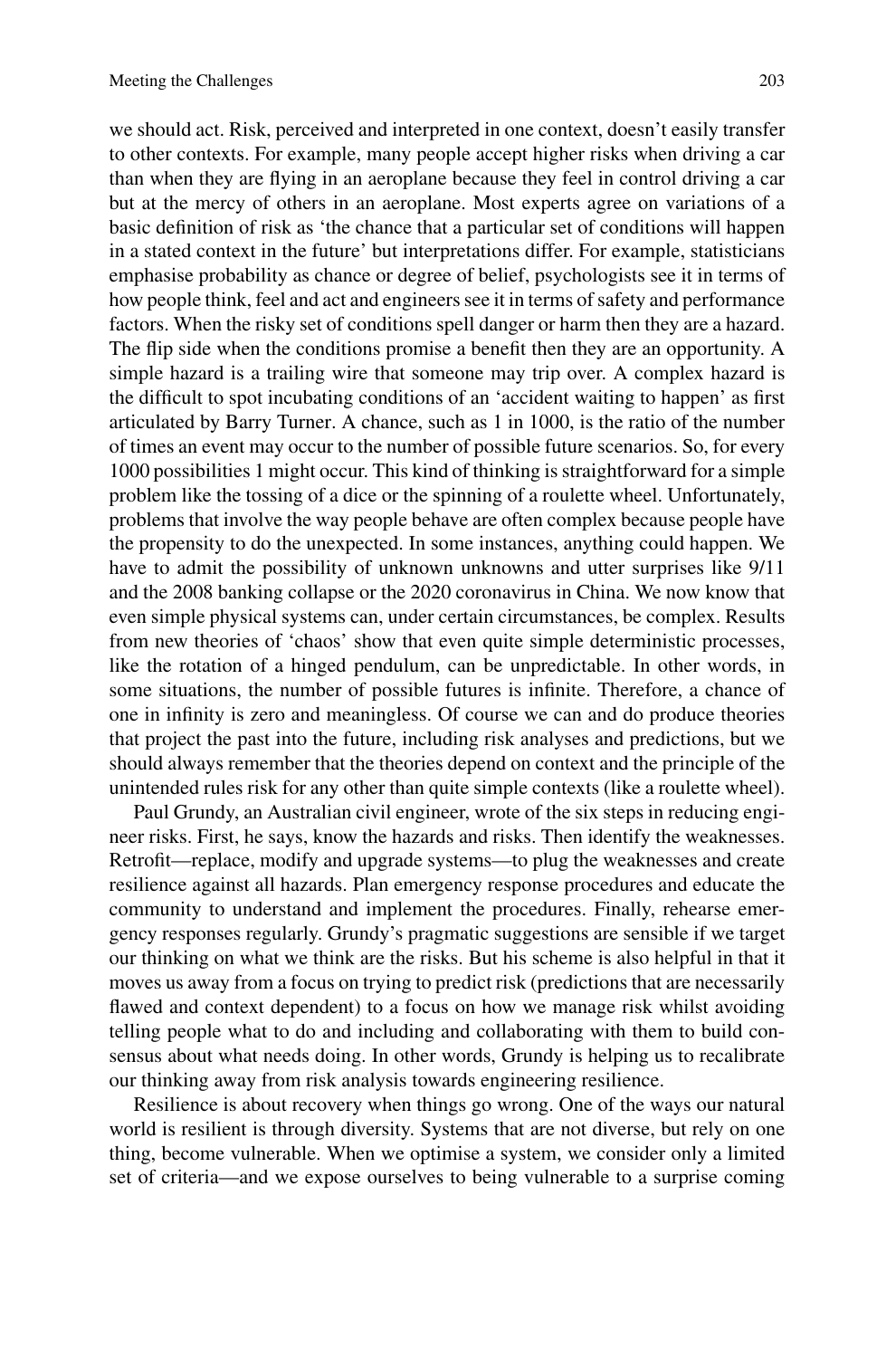from something outside of those criteria. Vulnerability is the opposite to resilience a susceptibility to damage of the 'weakest link'. The weakest link in a chain defines the total strength of the chain even if every other link is very strong. A really tough, strong boxer with a weak chin is only as strong as his chin. A vulnerable system is not robust, i.e. not strong, healthy, hardy and able 'to take a knock' or persist when subject to changes or perturbations and uncertain conditions. Lack of robustness through a vulnerability is especially important when dealing with high impact, low-chance surprises such as 9/11 and Grenfell Towers.

Physicists define 'resilience' as the ability of an elastic material to absorb energy. Ecologists define it as the ability of an ecosystem to return to an original state after being disturbed, while medical doctors refer to an ability to recover readily from illness, stress, depression or adversity. A general definition of resilience is an ability to withstand or recover quickly from difficult conditions or to adjust easily to misfortune or change. In the UK government's critical infrastructure resilience programme (Cabinet Office, 2010), resilience is defined as 'the ability of a system or organisation to withstand and recover from adversity'.

Sustainability is a capacity to endure and implies resilience. That means a system is not sustainable when it is not resilient. But if it is resilient, it may or may not be sustainable because there are other factors, such as environmental management and consumption of resources that are needed for sustainability. In other words, resilience is necessary but not sufficient for sustainability, but sustainability is sufficient for resilience. Creating a sustainable world is a social challenge that requires developments across the whole of society—economic, societal and environmental. Sustainable living can take many forms including changing our individual lifestyles to conserving natural resources to the way we live in ecovillages and smart cities, to a greater use of permaculture, green buildings and renewable energy. What is for sure in an uncertain world is the central role of engineering—but in a less fragmented form.

#### **Fragmentation**

The engineering experience has been that specialisation leads inexorably to fragmentation with consequences that may be unforeseen, far reaching and enigmatic. They include a loss of cohesion across disciplines and organisations, professionals hunkering down into their professional 'comfort zones', bunkers or silos in which they hold their knowledge and power, and a focus on detail at the expense of overview and the 'big picture'. They include difficulties in tackling issues that cross disciplinary boundaries and a lack of joined-up decision making across and between disciplines and silos. The likelihood of mistakes through poor communications, lack of shared information and issues falling 'between the cracks' can become serious. Furthermore, the inadequacies, often only realised in hindsight after an accident or failure investigation, can erode trust in expertise.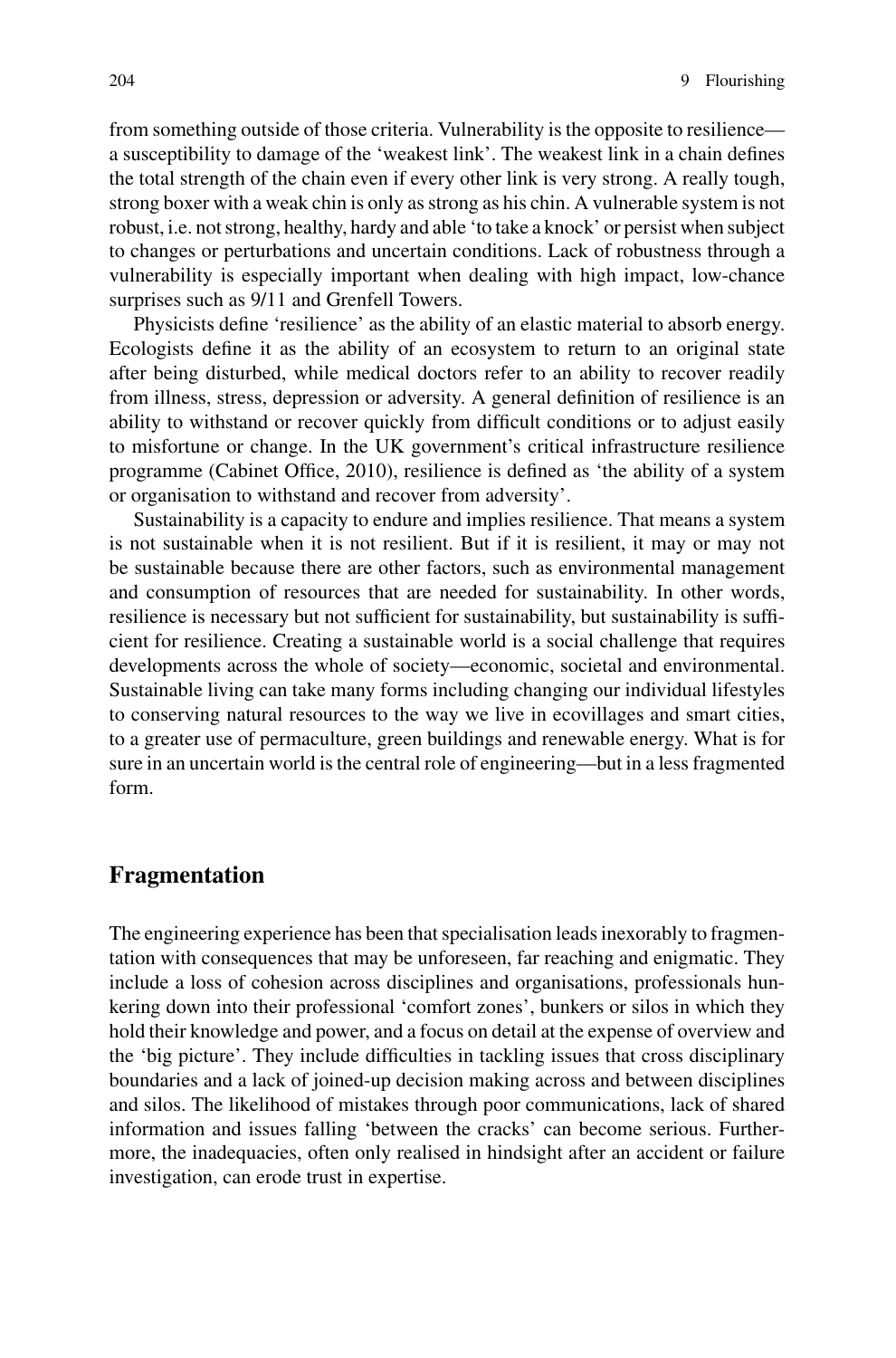Fragmentation occurs in many guises. For example, economic globalisation, perhaps rather unexpectedly, is causing fragmentation between nation states and exposing the impotency of individual states within nation state blocs. The result is an understandable retrenchment by those who want to 'take back control' and a self-reinforcing loop where the politics of nationalism lead to more and more fragmentation and more extreme forms of nationalism.

One solution is to think differently about nation states by conceiving them as holons. By this thinking a nation state, considered as a whole, can create its own version of its politics as needed for internal cohesion. At the same time, a nation state, considered as a part, will recognise its interdependence with other states. It will understand the need for integrating policies at a number of higher levels of decision making to address complex issues that are commonly held. The key to success will be finding the political will to identify what is best decided at what level in the entire hierarchy of issues.

The principle of subsidiarity of the EU Treaty of Lisbon 2007 is a good starting point but not a good omen. The reason is that the principle has been lauded in the abstract but almost completely ignored in practice. In brief, the principle states that those closest to the issues know them best and are best placed to address them. In other words, we should never entrust to a bigger unit anything that is best done by a smaller one. Stated more formally subsidiarity says that models of systems should be created at the lowest practical level that is consistent with delivering their purpose. Unfortunately, because political subsidiarity in the EU has not been implemented sufficiently well, many people, especially in the UK, have felt that the EU is heading in a direction that they never signed up to. They resent the interference in our national life by what they see as unnecessary rules and regulation and they wonder what is the point? Of course, all political systems contain a diversity of views. But diversity for its own sake is not the point. Rather diversity creates different points of view that are key to the critical discussion that creates resilience and enables future success. But accommodating and managing diverse views bring challenges through the many conflicting complex issues at every level of decision making.

#### **Learning Together Requires Leadership**

Grundy's schema is a typical engineer's response, sensible, logical and efficient it requires the principle of Preparedness, implies Ingenuity but makes no mention of Learning. Though perhaps not intentional Grundy's scheme tends to give the mistaken impression that people who are not technically qualified have to be told what to do without consultation and discussion—reminiscent of 'techy triumphalism'. Doing it differently just requires a slight change of emphasis. Work together in a spirit of goodwill. Argue honestly, see other people's point of view and above all admit when you genuinely don't know or don't understand. I call it 'honest disagreement amongst friends'. It is a recognition that we need to work together and not to fragment. It is a call for businesses to reconnect with society as Lord Browne, engineer and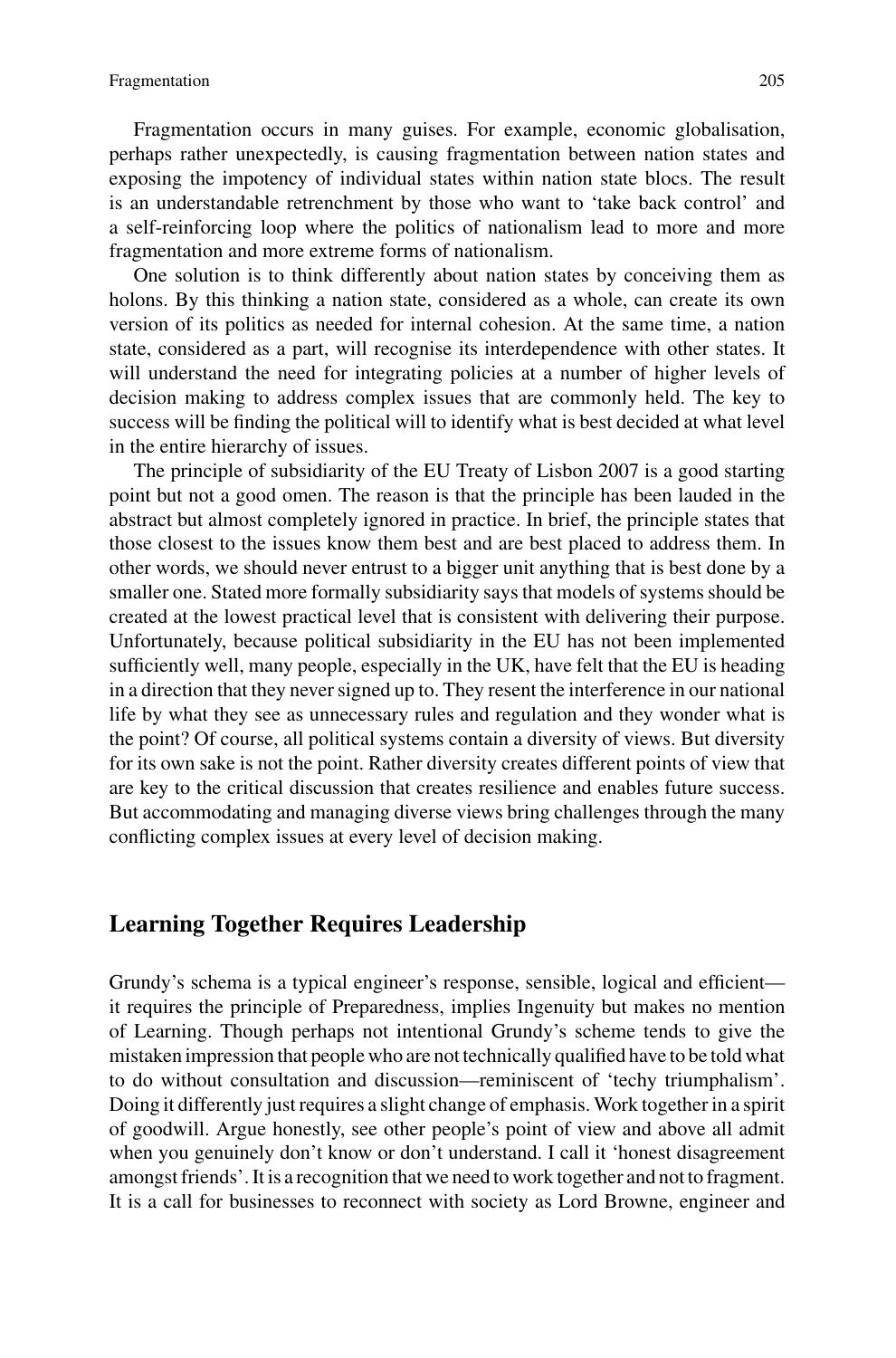one-time Chairman of BP, has written in his book Connect.[19](#page-29-0) He says that respect, authenticity and openness need to be embedded into the heart of business models. But change requires leadership. He writes '*People tend to treat companies as they do other human beings. If we trust someone, we are likely to forgive them when they make a mistake. But if that person has a bad history, we might not even give them a chance to explain*'. He continues '*Companies have to make friends before they need them….when firms increase their interactions with societal actors from a rare basis to often, they more than triple their chance of mutually beneficial outcomes. Top companies identify important stakeholders and work with them…using techniques to determine who to see and when…avoid outsiders being confused by multiple visits….with conflicting messages and…emissaries being played off against each other….Collaborating with others makes more sense when being the first mover might put the company at a competitive disadvantage…create gains that no single player can achieve individually….collaboration on standards and regulation provides the basis for industry wide reform*'.

Whilst systems thinking is necessary to meet those challenges it is by no mean sufficient. Politics also needs leaders who inspire consensus, encourage collaboration and recognise interdependence to find and deliver integrated levels of purpose. Politics does not need leaders who follow blind doctrinaire 'policy red lines'. Greg Young has written<sup>20</sup> that leaders shape the culture of an organisation—a large factor controlling performance. He writes about companies, but his ideas also relate to the politics of nation states. He calls for a new kind of 'transpersonal leader' for the twenty-first century where companies (and countries) need to be nimble and agile in responding to rapid change. These leaders will embed authentic, ethical and emotionally intelligent behaviours into the DNA of the organisation (country). They will build strong, empathetic, collaborative trusting relationships and develop a sustainable performance enhancing culture.

That culture has to embody a respect for various views, enable work at developing common purposes identified at various levels and find resilient ways to dissolve the boundaries between those views. A resilient political and business culture embodies an integrity that has no place for corruption, collusion and fraud and values transparency and due diligence. By this view, nation states and companies need to move away from the sometimes-brutal competitiveness of the twentieth century to the kind of collaborative behaviour that Lord Browne identifies. As he says building trust is key.

## **Creativity, Problem Solving and Aesthetics—Turning Dreams into Reality**

I set out to do three things in this book. First to show how engineers have made and still strive to make the quality of our lives better. Second to identify and explore some of the unintended consequences of the past and the 'grand' challenges ahead. Third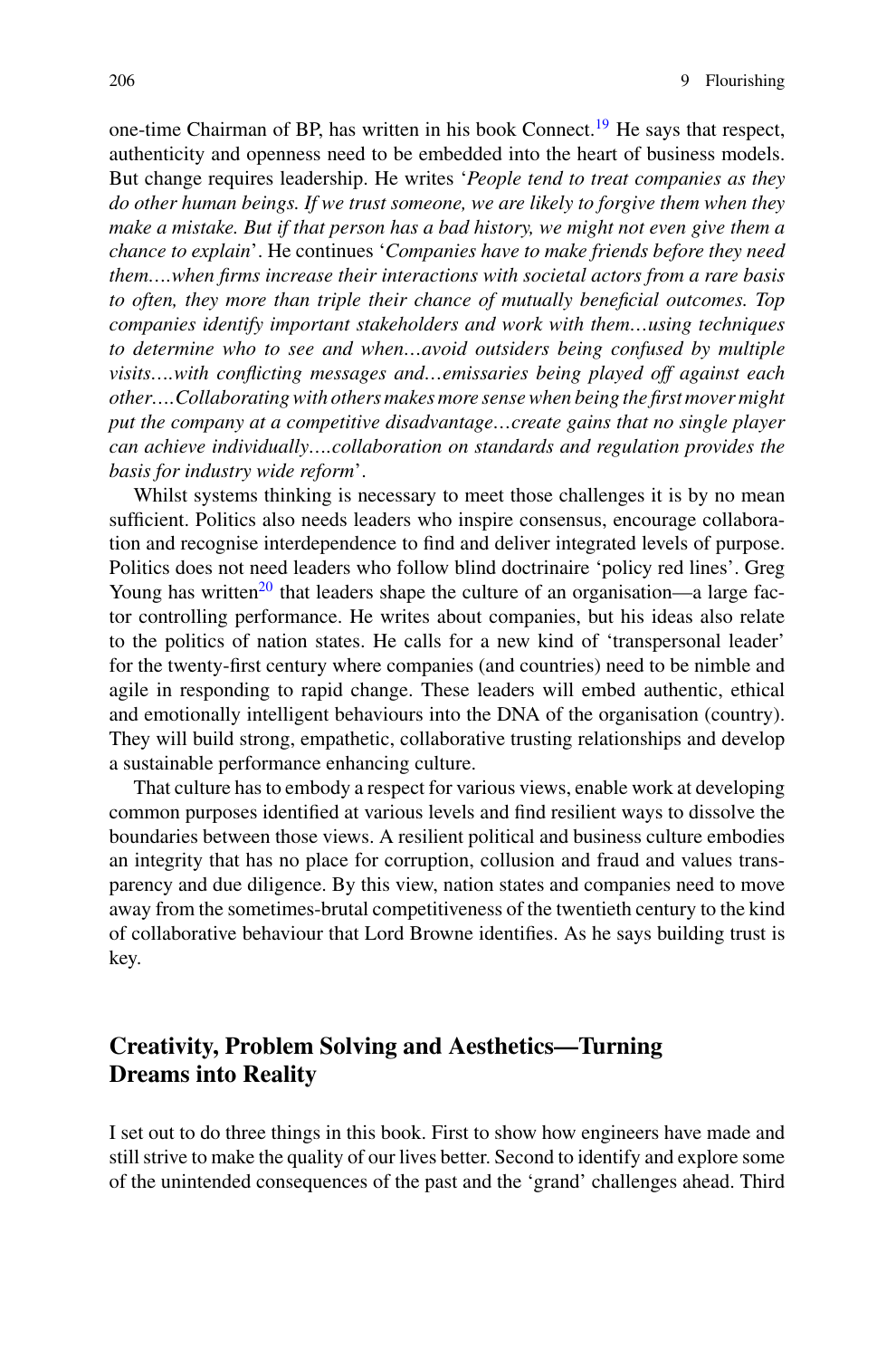to suggest some 'grounding' principles that may help us to guide or steer our way through a risky future. In Chap. 1, I quoted Sir Neil Cossons challenge to engineers to '*spread the word to the rest of the world, get out of your professional bunkers and meet the people, ignite in them some of the magic of what it is that you do*'. Where does the 'magic' of engineering lie?

Cossons was not referring to magic as sleight of hand or deception or conjuring. Rather he was pointing to the allure and fascination through which engineering can be mysteriously enchanting. By that I mean pleasing, delightful and aesthetic engineering as creating within us an emotional relationship with things—engineering as using our collective artfulness, *ingenuity* and inventiveness. If in doubt, just think of your mobile/cell phone and how only a generation ago that kind of performance and functionality was science fiction. Think of Ben's pacemaker and how astonishing it is that a small gadget implanted in his chest can save his life. Think of a big bridge like the magnificent Millau Viaduct in France which certainly has a 'wow' factor. Think how people can talk, face to face, across oceans via satellite communications. Think of giant space rockets that have taken us to the moon and promise more space travel in the future.

The magic of all these things is in their making and the way we have collectively learned to elegantly coax the forces of nature to turn our dreams into reality.

This is why I have defined engineering very broadly as producing '*things*' that we '*need*' like quicker ways to travel and hip replacement joints and some things we don't need, but may like to have, like a music streaming via the Internet or a holiday in a far off country.

But modern engineers specialise in one of the branches of engineering—and the result is often a lack of 'joined-up' thinking to address 'big picture' issues. As scientific knowledge grew after the Renaissance, so the professions fragmented into their 'silos'. You will recall that the six main 'horizontal' branches are civil, mechanical, electrical, aerospace, computing and medical. The 'vertical' divisions include engineering workers, technicians, incorporated and chartered engineers. However, different countries use different terminologies—in North America, the roughly equivalent term for UK chartered engineer is professional engineer. We have traced the stories behind some of the important engineers of the past such as Michael Faraday, Joseph Bazalgette, William Armstrong, Thomas Edison and Frank Whittle as well as some of the less well-known engineers of the present—many of them women. These people are just as important to our national and international culture as politicians and celebrities because engineering is at the heart of society. We rely on it every day and it contributes to our well-being—from the roof over our heads, the food we eat, the water we drink, disposal of waste (including flushing toilets), the roads and railways we travel on through to media, communications, tv and radio, and medical equipment such as scanners. We have also seen that engineering is often taken for granted and hence undervalued—for example, lists of creative occupations rarely mention science or engineering and economic progress is rarely understood as depending on new technology. Design is often presumed to be *individual* emotional expression through form, appearance and symbolism whilst function is prosaic and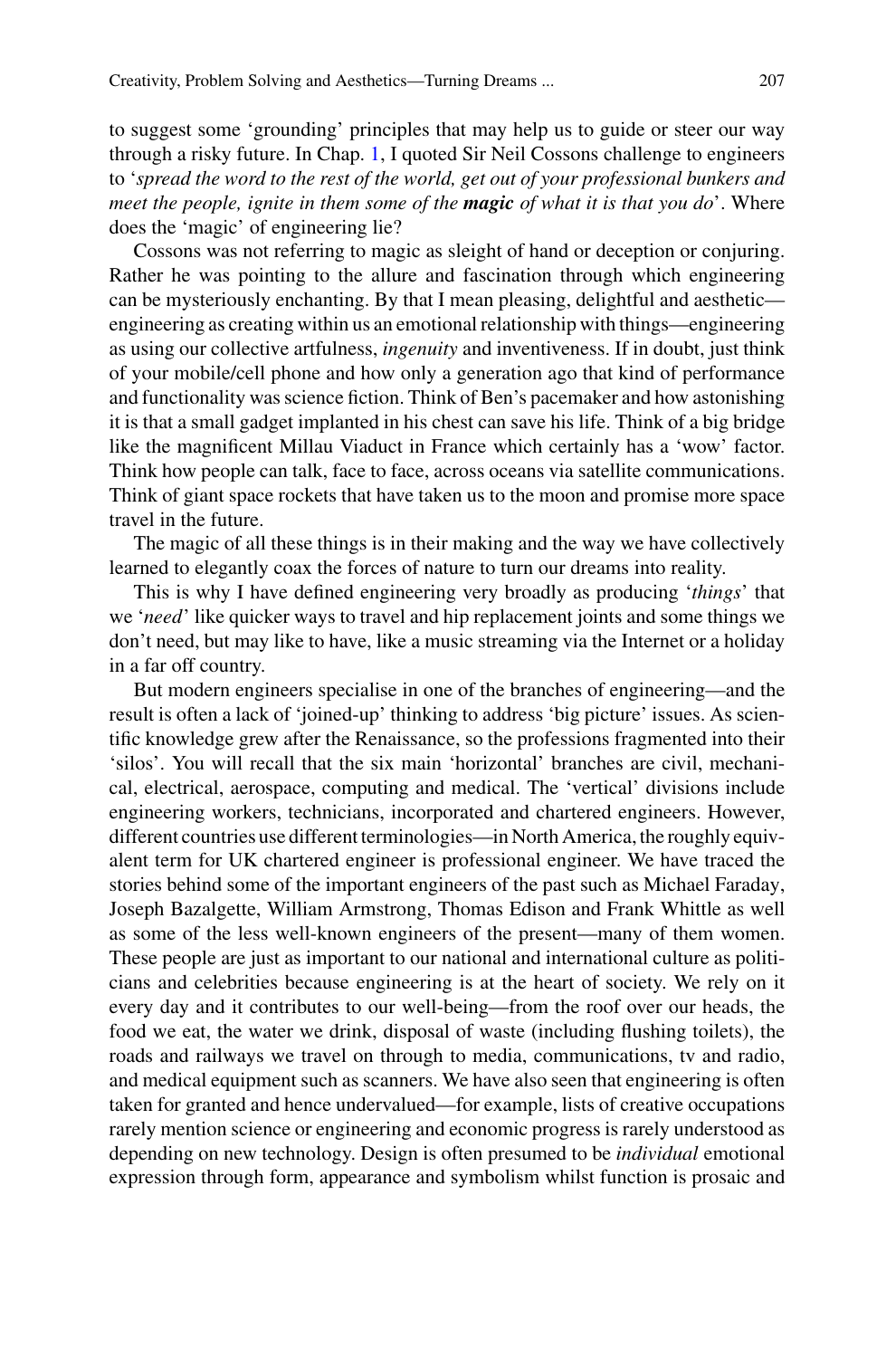delivered by the precision of science. Consequently, engineering as applying those laws is dismissed as being relatively straightforward.

We have also seen that engineering has arisen out of, and is closely related to, other kinds of making, such as craft, fine art and invention. But largely unappreciated is the idea that aesthetics is more than just beauty but concerns our emotional relationship with things. To engineer is to solve problems as only we humans can but, historically, we have also underrated practical experience and overvalued academic ability to an extent that mars our educational systems. The Roman Vitruvius understood this when he articulated a set of objectives for practice as firmness (integrity or soundness of form), function (looking for simplicity in complexity) and delight (grace as elegance of form). Buckminster Fuller expressed the aesthetic of a structure as being '*where the stresses and strains are at ease*'. What he was saying is that the aesthetic of function is an elegance of flow of energy. For example, in the way the pressure, volume, velocity and temperature of gas are manipulated in a gas turbine engine to create the thrust that propels the aircraft. The way the complicated behaviour of the Internet *emerges* from the layers of interacting simplicity.

Modern engineered things did not suddenly appear 'fully formed'. They evolved over time as we have seen through the stories of the plough, bicycle, engines of various kinds, equipment that relies on electricity such as radios, computers, mobile/cell phones and heart pacemakers.

The common myths about engineering include the idea that engineers simply apply science. This derives from the caricature of science as the 'laying bare' of the inviolable nature rather than the creative result of individual inspiration to model what we experience. Science does not have all the answers we need—it is incomplete. We can expect our buildings to be 'as safe as houses' as long as we understand that does not imply perfection. There is always a risk that any engineered thing can fail. When things do fail because of negligence or evident lack of duty of care then those responsible should be brought to justice. But there will be many events where no one is to blame.

We have also seen that all is not rosy. We have made nuclear weapons, missiles, remotely controlled drones and created the potential for cyberattacks on our information systems by hostile powers—including terrorists. We have polluted our environment and altered our climate. The global 'grand challenges' are many but include risk and resilience, bioengineering, energy policy, new materials and bespoke engineering. If we are to meet these challenges, then it is imperative, therefore, that we learn from the ways engineered things fail. Engineers need to break down their professional silos by adopting 'joined-up' systems thinking. They need to more readily see the 'big picture', the context, as they contemplate the detail. Whilst we can never ensure that failures 'never happen again' we can reduce the risks to acceptable levels, and we can design our systems to be more resilient. To do that we need to spot the 'patterns' as they incubate. I have suggested five grounding principles that have been, in my view, implicit in the best engineering of the past and missing in the worst, and from which we would benefit if they should become explicit in the future. You will recollect that they are PUPIL, '*we are Part of a world of Unintended consequences for which we need to be Prepared through Ingenuity and Learning*. PUPIL tells us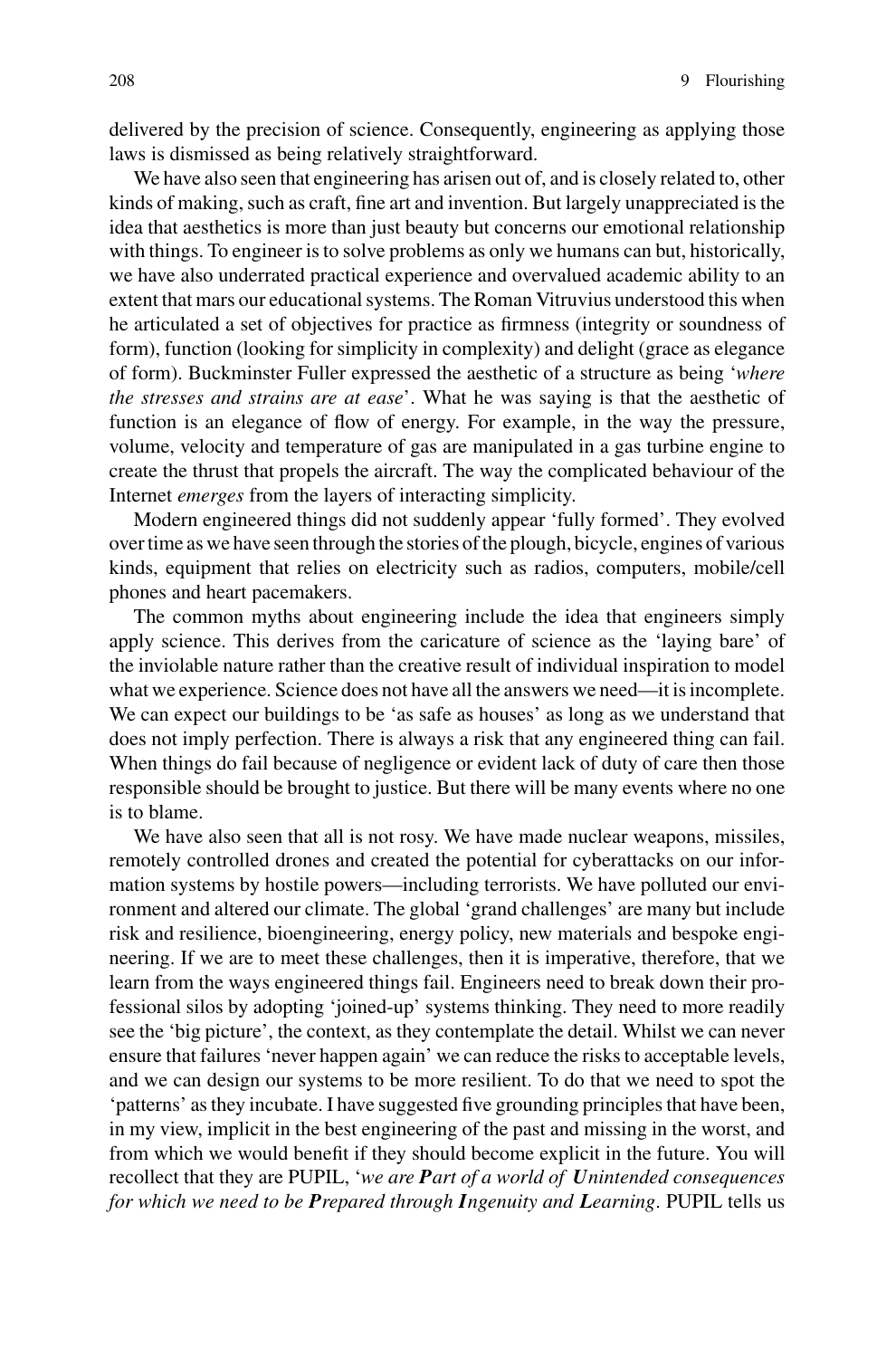that we are *of* this world not just *in* the world and so we are both parts and wholes. It points out that everything we decide and act on has unintended consequences—some good and some bad. It helps us to recognise and hence deal with unknown unknowns through contingency planning. PUPIL cautions us to be prepared by developing resilient and agile systems that take us away from our current focus on prediction to thinking through how we manage outcomes, no matter how unlikely, that avoid misplaced 'triumphalism' of human technological progress. It advises us to revalue and nurture the lost art of practical wisdom to reduce the 'ingenuity-gap' between those who adapt well to complex changes and those that don't and the chasm between academic and vocational education. PUPIL admonishes us if we are not pupils in life, i.e. we don't 'learn from our mistakes'—something we constantly avow to do but often fail to implement. It warns us that engineering education has placed little or no emphasis on the history of its disciplines—with the consequence that many of today's engineers see little value in their heritage.

#### **Engineering Is a People Profession**

Most importantly of all PUPIL emphasises that engineering is not about things but is about people—making life better for us all. As I said in the Preface, the USA National Academy of Engineering has a campaign called 'Changing the Conversation'. It has four messages: engineers make a world of difference, engineers are creative problem solvers, engineers help shape the future and engineering is essential to our health, happiness, and safety. Engineering is done by people for people to improve the human condition. Engineers are agents of change—they create technology by configuring patterns of flowing energy to achieve a desired outcome, a human purpose. There is a strong case for engineering to be conceived as a much wider discipline than it is currently the case. Politics, law and economics are forms of engineering—helping to engineer the flourishing of life on earth.

We need engineers as never before because unexpected and unforeseen surprises will become the new norm. We must prepare ourselves to face future challenges that we cannot yet anticipate. The UN Secretary-General António Guterres has pointed out that the Barry Turner incubation of the issues around climate change is well underway (although I have no way of knowing if he is aware of Turners work) when he said '*The world reached several dire milestones in 2017*'.<sup>21</sup> He calls for us to 'let some of the air out of the Turner balloon' if we are to avoid some of the extreme events that threaten our futures when he says '*….we continue to see huge investments in unsustainable infrastructure that lock in bad practices for decades. As many have pointed out, the Stone Age did not end because the world ran out of stones. It ended because there were better alternatives. And the same applies today to fossil fuels. Our problem is not that we do not know what to do* – *it is how quickly we can do it'*.<sup>[21](#page-29-0)</sup> A new breed of engineers is required who can read and interpret the signs and change the conversation by initiating, discussing and debating with society at large the technical challenges and opportunities that lie ahead. A new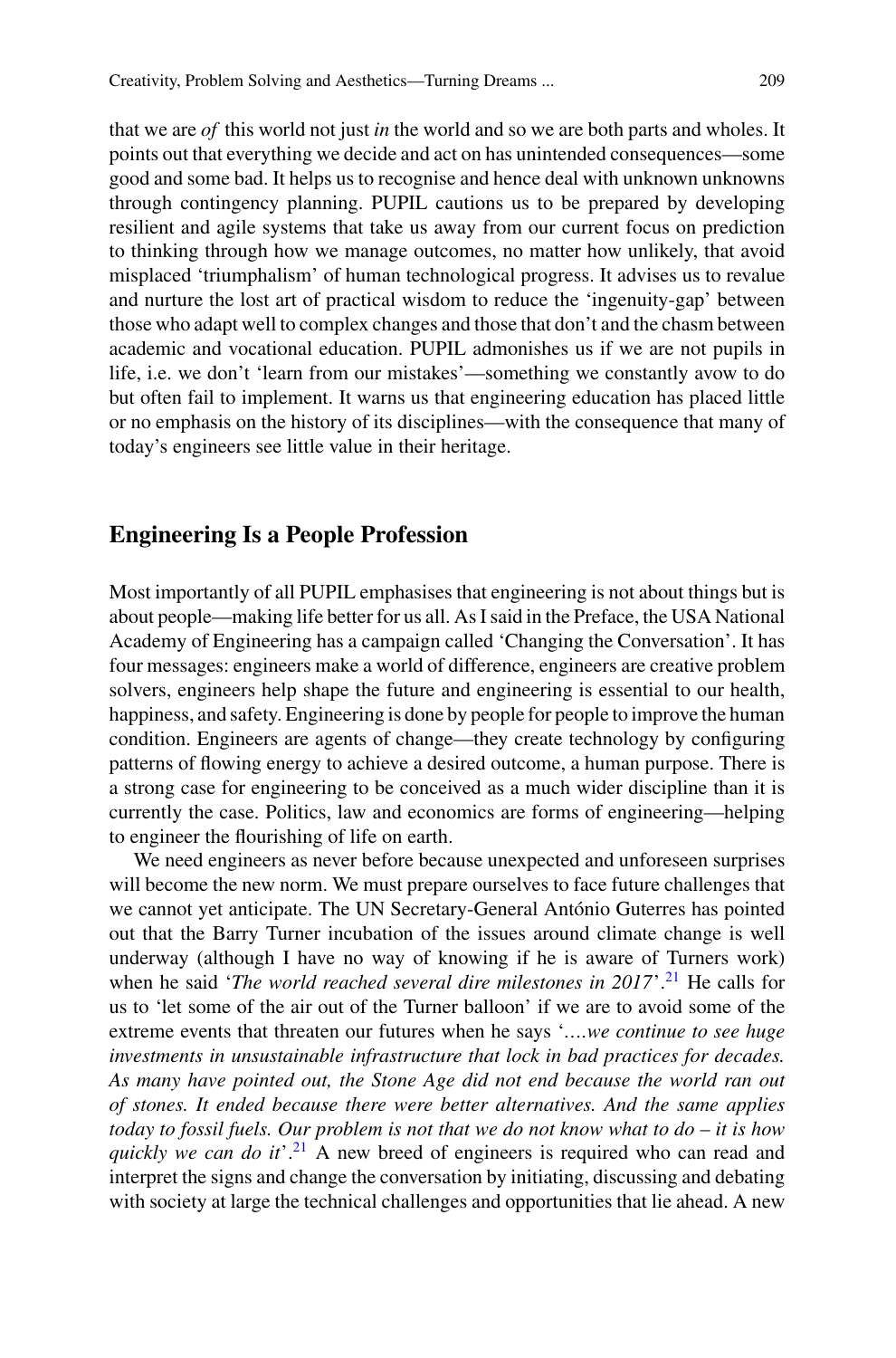perspective on engineering by non-technically trained people could give greater value to the contribution that engineers make. The media should either appoint engineering correspondents or change their technology and their science correspondents to report on engineering as a whole (rather than their current tendency to focus on digital systems). Any form of triumphalism and hype is unhealthy—but it can only be countered by the better understanding of non-specialists. At root the message is that despite all the advances in science, we know less actually than we think we know. Contingency planning that expects surprises must be the new norm. Learn anew how to learn together is the new wisdom. Use the golden rule 'do not do to others that you would not have them do to you', whatever you are told to believe is the tenet we should always hold foremost in our thoughts. Behaviour is more important than belief—imperfect doing is better than uncertain knowing. But to do all of this collectively requires leadership that we can trust—perhaps the biggest challenge of all?

All this because engineering is really about people and their aspirations and not simply things and their functions.

#### <span id="page-29-0"></span>**End Notes**

- 1. *Report of the Royal Commission into the failure of the West Gate Bridge*, (1971), Victoria, Australia.
- 2. Feldman, DB., Kravetz, LD (2014) *Supersurvivors: The surprising link between suffering and success*, Harper Wave, London.
- 3. Armstrong K (2009) A metaphysical mistake, https://www.theguardian.com/ [commentisfree/belief/2009/jul/12/religion-christianity-belief-science.](https://www.theguardian.com/commentisfree/belief/2009/jul/12/religion-christianity-belief-science)
- 4. A man engine was a mechanism of reciprocating ladders and platforms for miners to travel up and down between working levels during the nineteenth century. It was invented in Germany but used in the tin and copper mines in Cornwall until the beginning of the twentieth century. The Cornish Man Engine puppet is a 10-metre-high giant mechanism built in 2016 to mark the 10th anniversary of the Cornwall and West Devon Mining Landscape becoming a World Heritage site. It toured from Tavistock to Geevor Tin Mine in July and August 2016.
- 5. Blockley D I (2020) *Building Bridges between theory & practice*, World Scientific Publishing, London.
- 6. The events at West Gate Bridge and failures in social services and criminal justice systems seem, at first sight, to have little in common. Closer examination reveals that lack of communication across organisational silos is common to all. The murder of Victoria Climbié shocked the nation in 2000. Harold Shipman was a family doctor who was found guilty in 2000 of murdering many of his patients. In 2002, Ian Huntley was found guilty of the Soham murders. A policy briefing by the UK Local Government Information Unit in 2003 said '*Despite all the initiatives for joint working and local partnerships, a silo mentality still appears to persist in government departments*'. In all of these cases, a lack in the joining-up of agencies led to disastrous consequences. Pieces of evidence,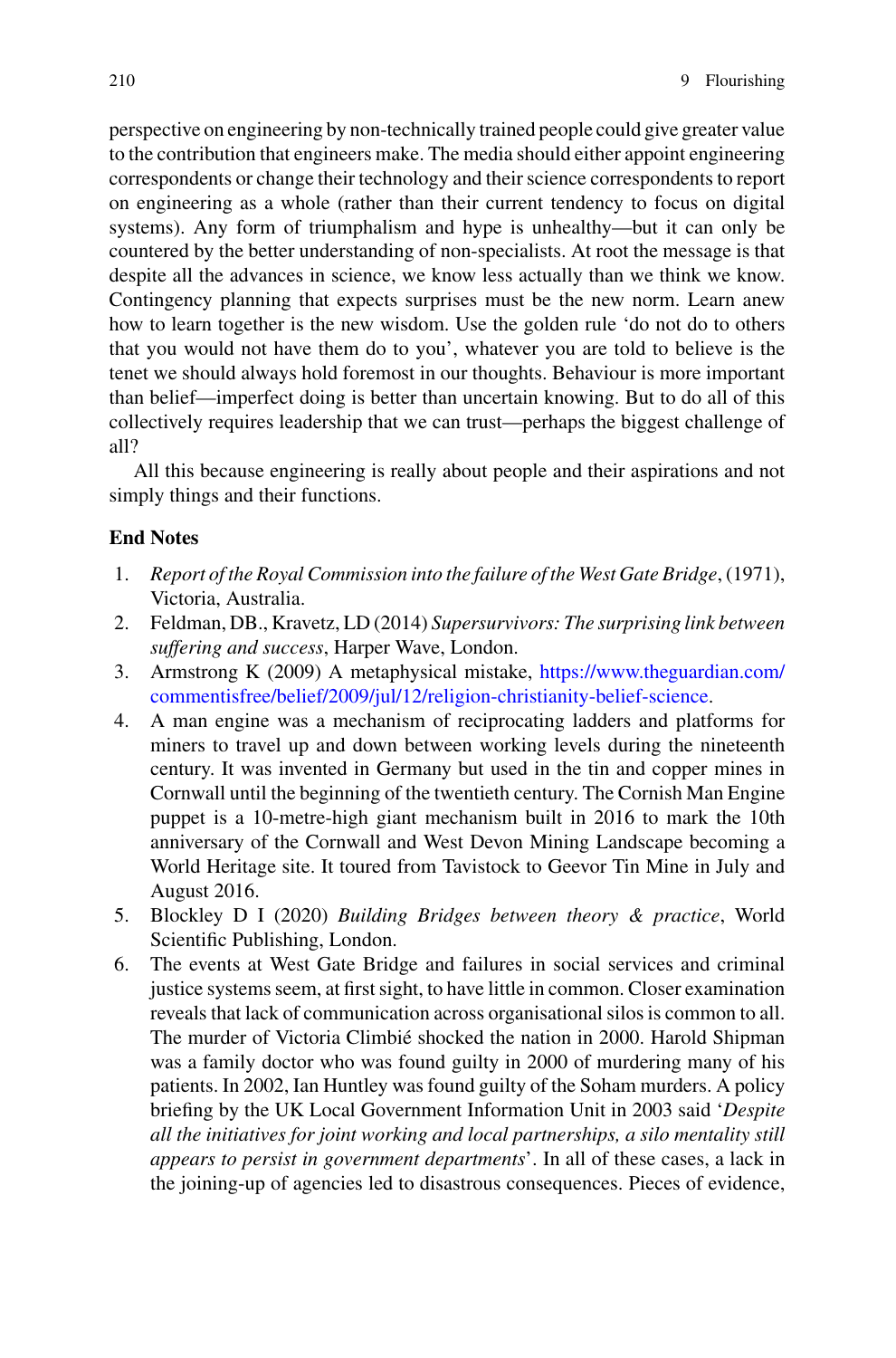considered in isolation, were pieces of a jigsaw. Had the pieces been put together, then a very different picture would have emerged.

- 7. Acker, F. (2005) Autism and Engineers—is there a connection? *Ingenia,* Issue 25, December 2005. See <http://www.ingenia.org.uk/Ingenia/Articles/343> (Last accessed February 2019).
- 8. Blockley, DI., Godfrey, PS. (2017), *Doing it Differently* (2nd Ed), ICE Publications, London. See also <http://myengineeringsystems.co.uk/> (Last accessed February 2019).
- 9. Koestler, A. (1967). *The ghost in the machine*. Picador, London.
- 10. See <https://blog.oup.com/2014/07/practical-wisdom-vsi/> (last accessed February 2019) However, we should remember that Aristotle lived in very different times and we cannot simply apply his ideas directly—but there are observations that are worth considering in their own right as well as helping us to understand how present-day attitudes have arisen.
- 11. In 2000, world leaders adopted the UN Millennium Declaration and committed their nations to a new global partnership. They set 8 targets as follows: 1. Eradicate Extreme Hunger and Poverty. 2. Achieve Universal Primary Education. 3: Promote Gender Equality and Empower Women. 4: Reduce Child Mortality. 5: Improve Maternal Health. 6: Combat HIV/AIDS, Malaria and other diseases. 7: Ensure Environmental Sustainability. 8: Develop a Global Partnership for Development.
- 12. The Sustainable Development Goals (SDGs) were agreed in 2015 following on from the UN Millennium Goals with a deadline of 2030. They are 1. End poverty in all its forms everywhere. 2. End hunger, achieve food security and improved nutrition and promote sustainable agriculture. 3. Ensure healthy lives and promote well-being for all at all ages. 4. Ensure inclusive and equitable quality education and promote lifelong learning opportunities for all. 5. Achieve gender equality and empower all women and girls. 6. Ensure availability and sustainable management of water and sanitation for all. 7. Ensure access to affordable, reliable, sustainable and modern energy for all. 8. Promote sustained, inclusive and sustainable economic growth, full and productive employment and decent work for all. 9. Build resilient infrastructure, promote inclusive and sustainable industrialisation and foster innovation. 10. Reduce inequality within and among countries. 11. Make cities and human settlements inclusive, safe, resilient and sustainable. 12. Ensure sustainable consumption and production patterns. 13. Take urgent action to combat climate change and its impacts. 14. Conserve and sustainably use the oceans, seas and marine resources for sustainable development. 15. Protect, restore and promote sustainable use of terrestrial ecosystems, sustainably manage forests, combat desertification, and halt and reverse land degradation and halt biodiversity loss. 16. Promote peaceful and inclusive societies for sustainable development, provide access to justice for all and build effective, accountable and inclusive institutions at all levels. 17. Strengthen the means of implementation and revitalise the global partnership for sustainable development.